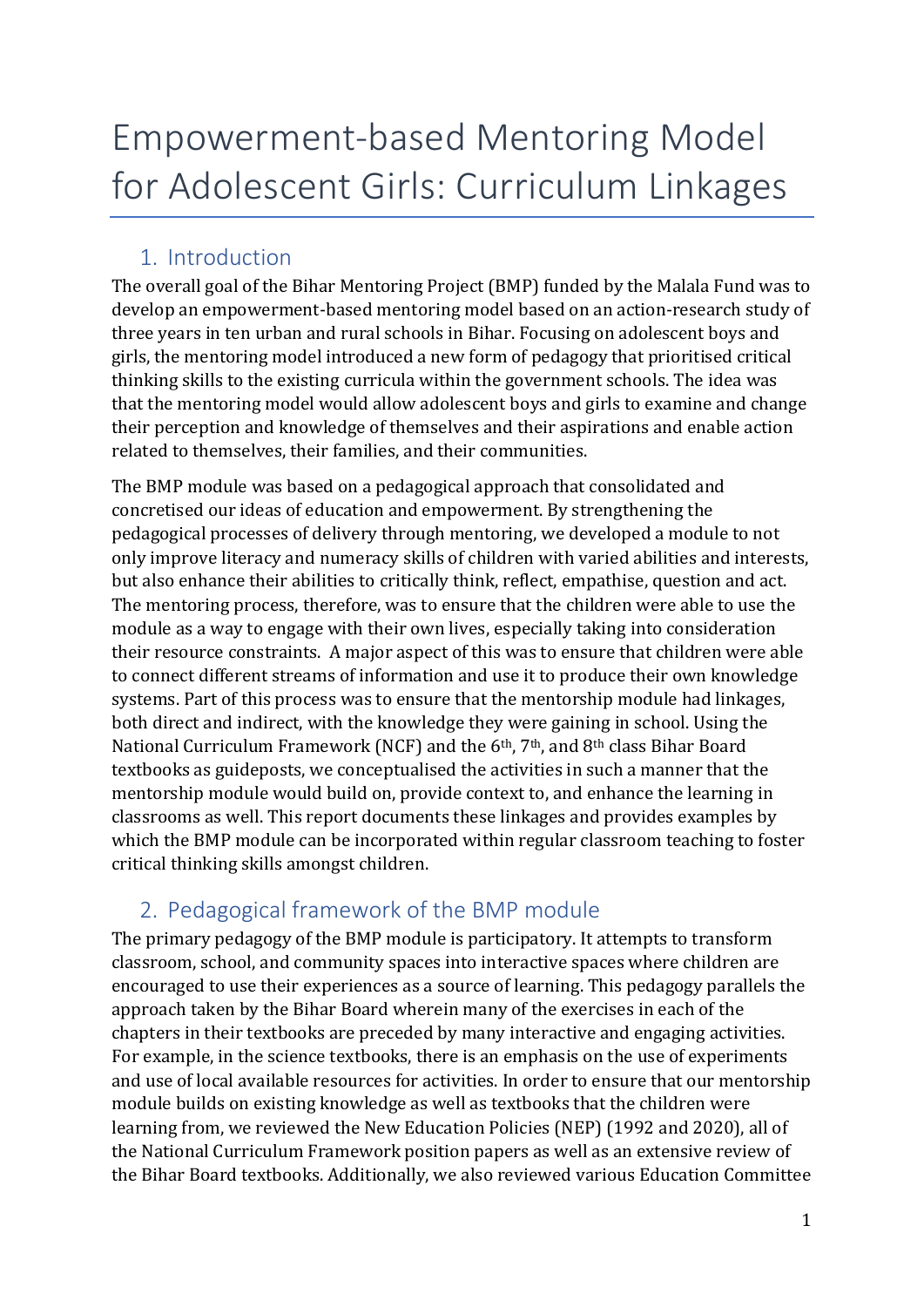reports (such as the Yashpal Committee Reports) to direct our module towards their recommendations. Based on this review, we tried to incorporate that most important lessons and recommendations that were made in the NCF policy papers. Some of the guidelines that we used while developing our own module, as recommended by the NCF (1992 and 2020) are as follows:

- (1) Connections between the information gained in classrooms and relating it to their own lives so that they create their own knowledge base.
- (2) Creating spaces of inquiry and empowerment
- (3) Creating a pedagogy that emphasises discovery-based, discussion-based, and analysis-based learning
- (4) Responsibility of learning shared by learners and mentors
- (5) All materials related to pedagogy easily sourced from local contexts
- (6) Diverse methods used such as painting, crafts and other artistic tools to encourage non-traditional ways of expression and articulation within the classroom

This emphasis on creating connections between knowledge systems was emphasised in the subject-wise frameworks as well. For example, one of the aims of the Mathematics curriculum framework was that mathematics should be seen as a way to teach children to think, to reason, to analyse, and to articulate in logical terms. It was seen as a vehicle to bring analysis and reasoning into their everyday activities and lives (NCERT, 2006). Similarly, the aim of teaching Science was to enhance the development of scientific temperament amongst the children and the use of locally available material, and the methods of group discussion and peer learning were highly encouraged. Even the teaching of English was not tied to understanding the nuances of the language, but to strengthen the communicative abilities of the students. The aim of Social Sciences, for example, was to ensure that children are able to understand the implications of social issues related to governance, caste, class, gender, literacy and the physical environment around them.

# 2.1Methodology used for Curricula Linkages

In order to illustrate the close connections between these broad principles laid out by the NEP (1992 and 2020) and the ways in which the module was developed, we decided to highlight individual linkages found in the policy recommendations, the activities in our modules, and the connection to the existing curricula in Bihar Board. In order to document this systematically, we followed the following steps.

- (1) We first reviewed, page-by-page, the textbooks of classes  $6<sup>th</sup>$ ,  $7<sup>th</sup>$  and  $8<sup>th</sup>$  for the following subjects
	- Science
	- Mathematics
	- Political Science
	- History
	- Geography
	- English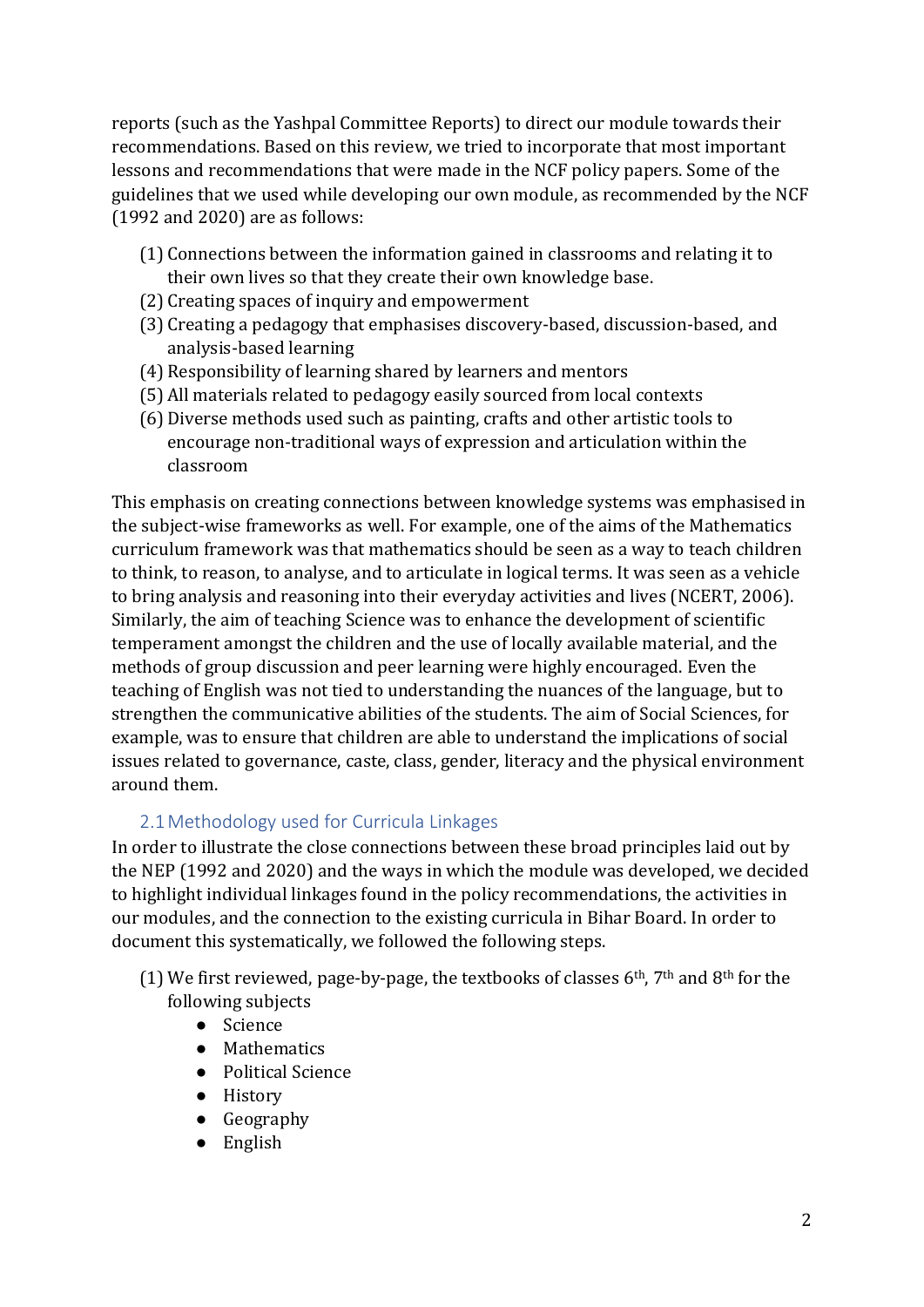- (2) We then identified those activities that had direct linkages with the activities in our BMP module
- (3) We then created a systematic framework to create a direct conceptual and methodological link.
- (4) Based on this framework, we created a frequency distribution of the highest and lowest linkages, and documented these systematically.

While almost all of our activities have some link to the lessons and activities in the textbooks, we wanted to only document those that had the most diverse linkages to exemplify the way in which activities in the BMP module can be used to provide connections between the lessons in different knowledge streams. The way in which we will demonstrate these linkages is to provide an overview of one of the activities of the BMP module, and illustrate the way in which these activities enhance or compliment the activities in other subject areas such as Geography, Mathematics, Political Science etc.

# 3. Linkages between BMP Module and Curricula

# 3.1 Facts and Opinions

The purpose of the Facts and Opinion exercise was to help children understand the distinctions between what they believe and what they know to be true. It was also make children question the basis of their knowledge, and to learn to question that which they are not able to verify. The entire activity was first to address one of the most prominent belief systems in the classroom – that of the existence of ghosts. The mentors first asked children whether they believed in ghosts. Then they asked the children whether they believed they could turn into ghosts. The mentors also asked them whether they would believe they were hungry because they had not eaten the entire day. Once there was a lively discussion that illustrated the difference between one belief system and the next, the mentors showed them a video on facts and opinion. After the video was shown, the children were then led into a discussion on what distinguishes facts and opinion based on the specific examples that were raised in the class. The mentors would then link these discussions to an activity that helped to distinguish between fact and opinion. After this, a game was played. The rules of the game were as follows:

- 1. The mentor reads out a set of statements one by one. Each group has to answer whether it is fact or opinion, by its turn.
- 2. If the group gets it correctly, then they get a point. If they do not, they do not get a point.
- 3. If there is prompting by other children, a point is deducted from that team.

Then the mentor reads out a set of statements that is a mixture of facts and opinion (a sample provided below):

- 1. The sun rises in the east.
- 2. Birds have wings and hollow bones which help them fly.
- 3. Fair and thin girls are beautiful
- 4. Trees use sunlight and carbon dioxide to make their food.
- 5. Salman khan is a great actor.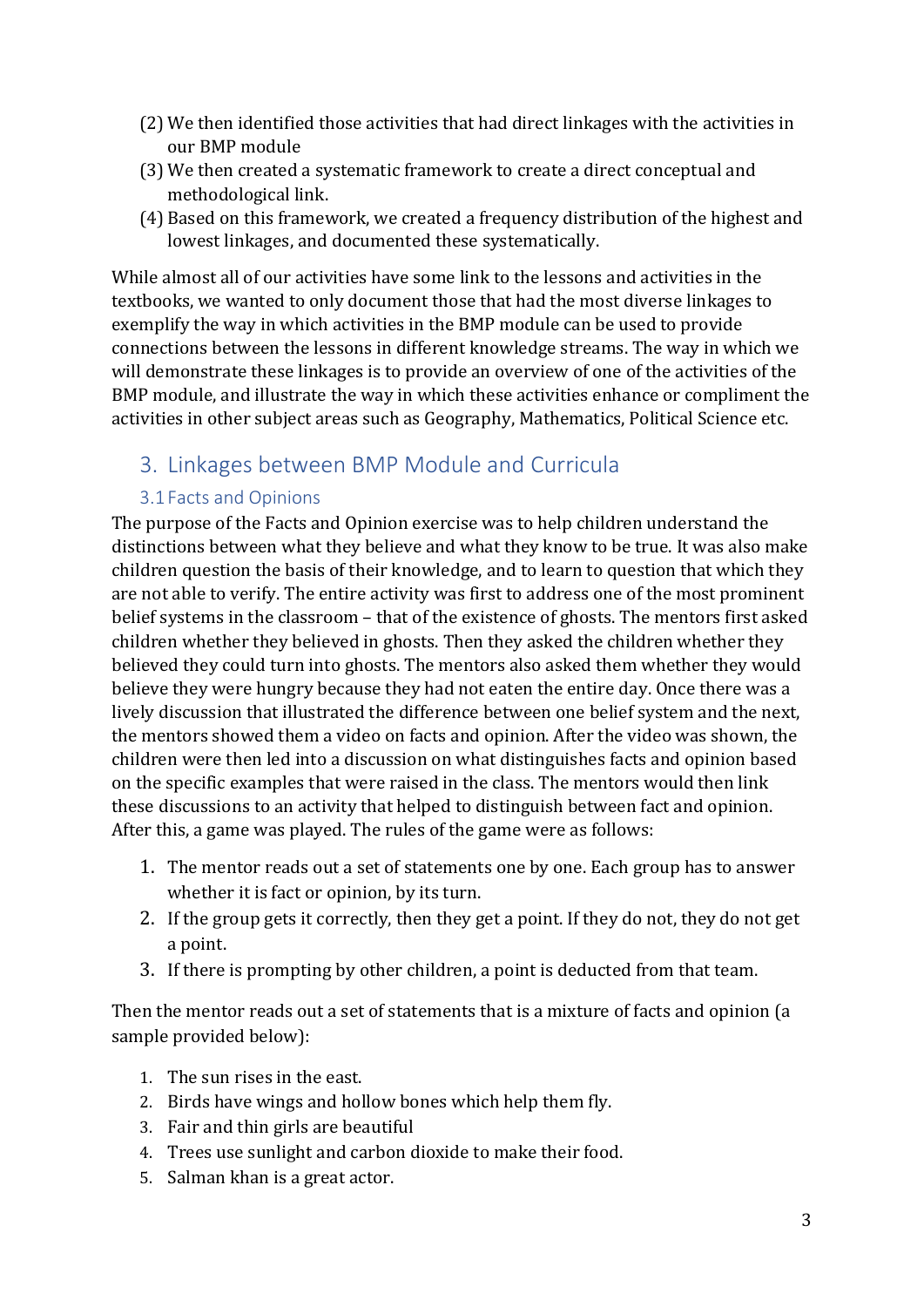- 6. The earth revolves around the sun.
- 7. Men also wear jewellery
- 8. The inventor of the internet was a woman
- 9. India has had many brilliant women scientists
- 10. India has a women's cricket team
- 11. Cooking involves mathematics
- 12. One should not sleep under the peepal tree at night because of ghosts.
- 13. It has been 70 years since India got Independence from the British.
- 14. Women while menstruating should not touch pickle as it will get spoilt by their touch.
- 15. Cat crossing the road brings bad luck
- 16. All women are born to be mothers and caregivers.
- 17. The capital of Karnataka is Bangalore
- 18. Witchcraft and black magic can cause serious harm to a person
- 19. Water boils at 100 degree Celsius
- 20. One should not consume food during an eclipse.

After the game is played, the mentors would lead a small discussion on what defines a fact and what defines an opinion. The main points of the discussion would try to highlight the following: facts remain the same throughout but opinions change from person to person. Facts can be scientifically proven, but opinions can or cannot change, and they might change with people, time, or place. Examples were also illustrated using the game above. If we believe in ghosts, there is no way to prove but we can prove that dogs exist. So, concepts of verifiability and universality were also reinforced. For example, water and oil will not mix under any circumstances, regardless of where one is in the world. But the idea of ghosts might differ from culture to culture, making it an opinion and not a fact.

Using this framework of Facts and Opinion, the mentors consolidated this information by asking the students to do an activity purely based on advertisements. The mentors divided the children into groups and gave one object to each group. These objects could be as simple as stone, ribbon, clock, sticks and duster – anything that they could find in their vicinity and is fairly commonplace. Next, the children were asked to make an advertisement about the object, and then present this advertisement to the rest of the class. The only instructions were that the children could choose a mix of facts and opinions. After the children presented the case, the mentors led a discussion on the various ways in which the children were able to get the audience to pay attention, what techniques they used to convince the other to buy the product and whether they were convinced by the pitch of the other groups.

The mentors used these answers to illustrate the real-world application of how facts and opinions are used to emotionally or rationally manipulate people to buy products. The discussion also included the importance of values and preferences that can cloud us from the facts that are plainly visible. We used real-world examples like Fair and Lovely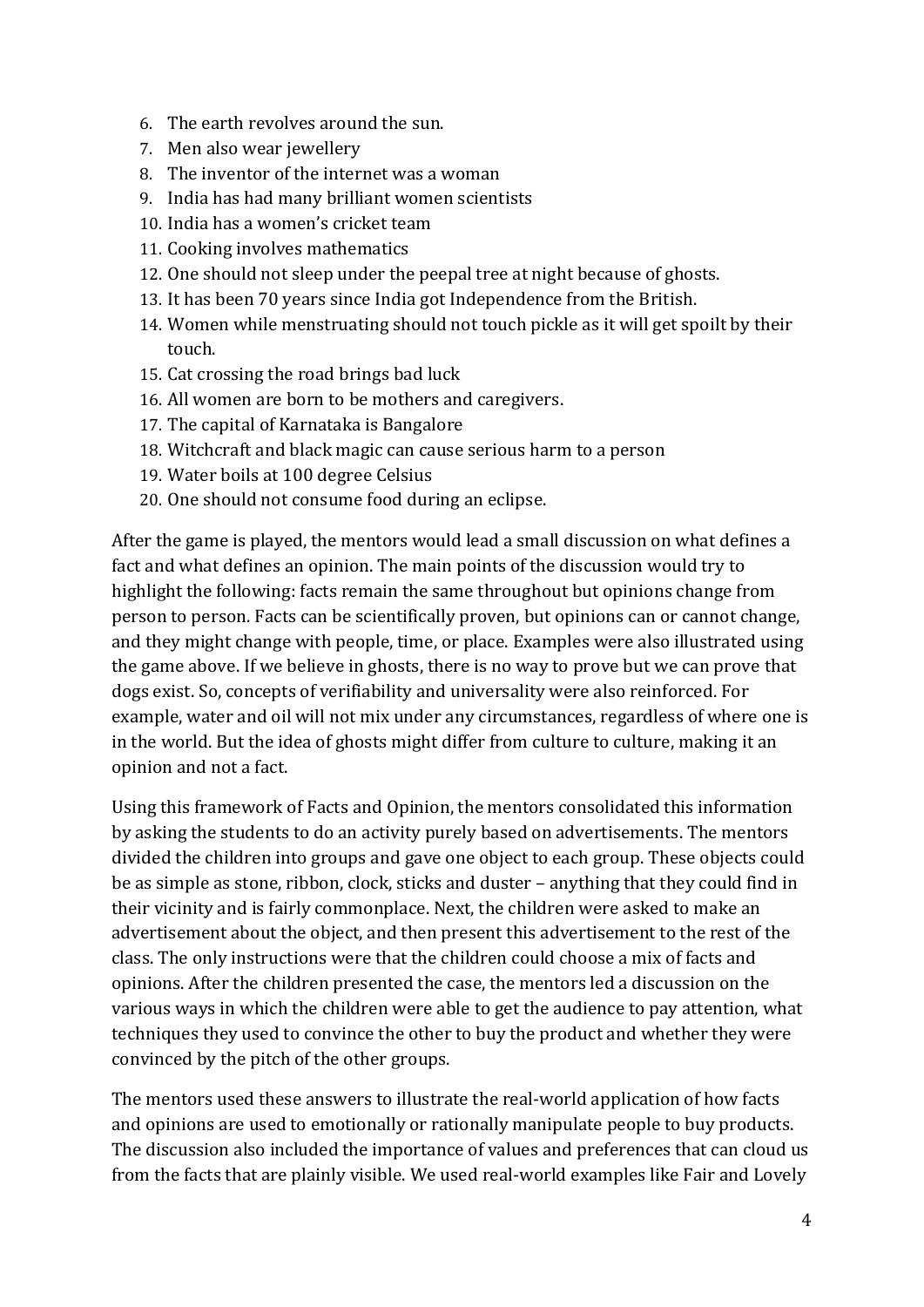cream to illustrate these points. This way, the exercise of facts and opinion allowed us to transition to exploring stereotypes, especially those of gender.

# 3.1.1 Linkages with Bihar Curricula

The activity described above is in line with the primary objectives of the NCF which stresses the need to cultivate scientific temper among students. It speaks directly to providing children a means by which to ascertain the difference between myths and superstitions.

#### *Science*

This has also been adopted by the BSCERT Science text books. For example, in the Class 7 textbook, in Chapter 2, page 29 there is a story related to Nutrition. It is called *Hole in the Stomach*. The story illustrates the difference between what we normally understand digestion to be – a mechanical process – to what it actually is – a chemical one. The story in the chapter, much like the activities in Facts and Opinion, attempts to systematically debunk the popularly-held opinion that digestion is a mechanical process. It does this by systematically discrediting this notion using scientific enquiry. The objective, therefore, of this activity is the same as the one in Facts and Opinion – laying the foundations for developing a scientific temperament.

#### *Political Science*

As mentioned earlier, the consolidation activity to the Facts and Opinion session was to create advertisements that allowed students to realise the way in which advertisements portray facts and opinions to sway their customers. This activity could easily be a companion piece to a chapter in Political Science in Class 7. Titled 'Understanding Advertisement', chapter 7 uses a story to explain the concept of a brand (pg. 63). The story is about a boy named Sonu who goes to the stationary shop to buy pencils of a particular brand. The owner of the shop asks Sonu why he wants only that particular brand and Sonu responds by saying that he saw an advertisement claiming that the pencil improves handwriting. The final section of the chapter uses this story to examine the relationship between advertisements and democracy and explains the way in which big businesses spend a lot of time, effort, and money to brand their products, and just because a product is branded doesn't mean that it is better. It can also create false value systems in which people are judged by what they buy instead of who they are.

Taken together, this activity in the BSCERT and our activities reinforcing Facts and Opinion provide children with various dimensions about the ways in which the distinction of facts and opinion influence our lives, the way we purchase things, and the way we look at other people as well as ourselves. These lessons being reinforced in multiple ways allows for a greater clarity on the subject matter.

#### *History*

Another way in which the activity on facts and opinion is reinforced is through the subject of history. Precisely because history is written and rewritten and is subject to change based on powerful and dominant narratives, it is important for children to distill and distinguish between that which is knowable and that which is mere speculation. Given that much of today's history is often re-constructed, it is important for children to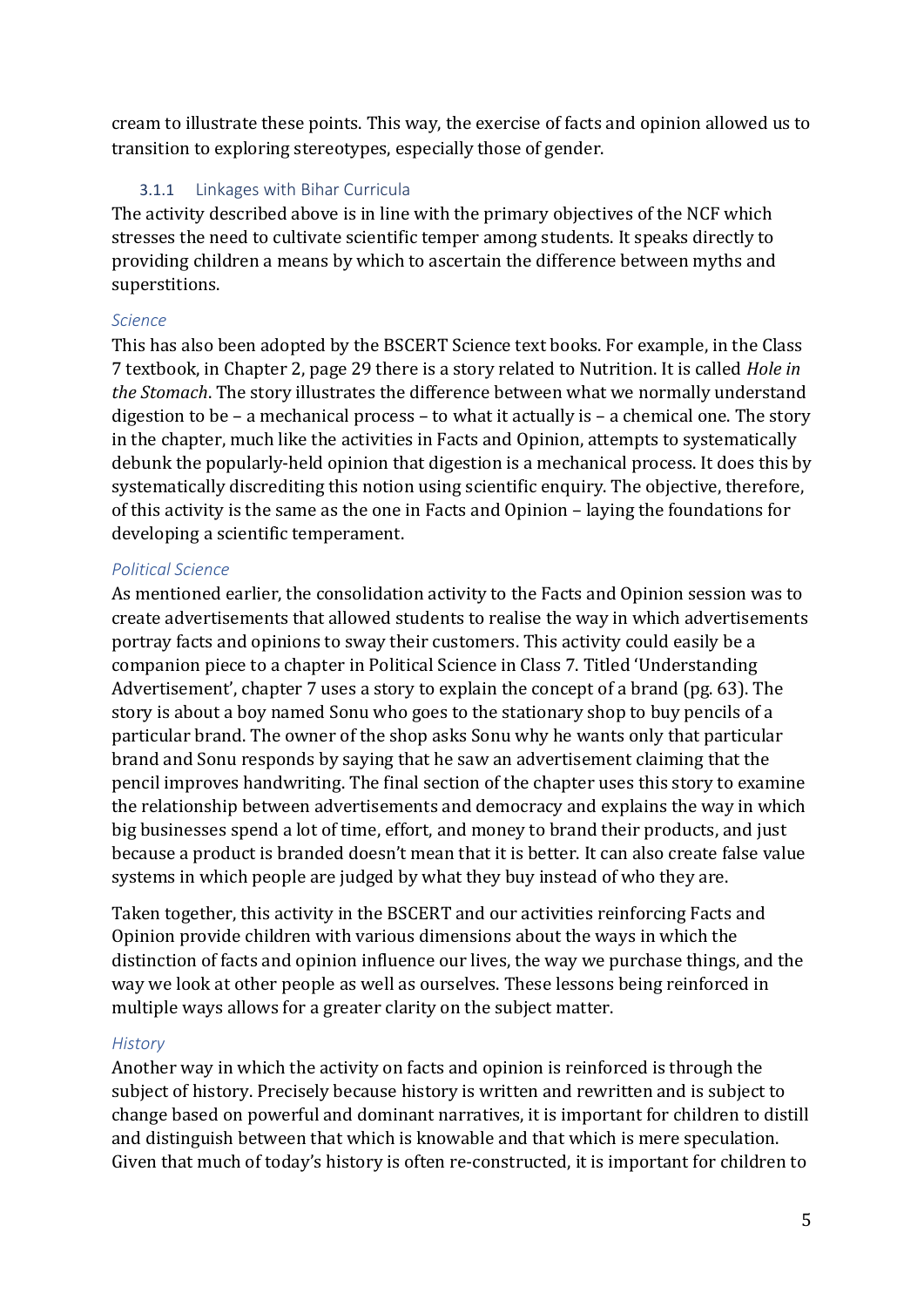be able to have the skills to pick apart false narratives in a story. While the activity on Facts and Opinion lay the foundation of doing this, it is augmented by a chapter (Chapter 9, pg. 158) in the history textbook in Class 7.

The chapter talks about new political structures that was introduced in the 18<sup>th</sup> century by the Maratha Empire and highlights the role of Shivaji in shaping these. It also discusses many myths about Aurangzeb and Shivaji and encourages children to discuss the stories that are spoken about Shivaji. This activity, thus, can easily be used to build on the conversation of facts and opinions, so that children can identify and understand the histories of these legends. Both activities, therefore, complement each other and let children define, distinguish, and question the basis of their own knowledge systems.

# 3.2 Knowledge Mapping

Children often believe that knowledge is gained through literacy and by going to schools, and they do not often feel knowledgeable or feel that others are knowledgeable unless it is associated with books or school. In order to get children to understand the complexity of knowledge systems and to gain an understanding that knowledge can be gained from multiple sources, we created an activity of Knowledge Mapping. Part of the motivation came from the aims of the NCF Science Education which emphasizes learning science through familiar experiences, enhancing investigative ability, discouraging rote learning and encouraging creativity and inventiveness. Another part of our motivation was to make children aware and reflect on the various kinds of knowledge that is already present in their surroundings, and to find ways to ensure that children can learn from those who are not considered traditional 'teachers'.

The basic structure of the activity was that children had to identify the various sources of knowledge around them and the kinds of knowledge that these sources provided. The mentors created two primary groups: one that would identify the sources of knowledge, and the other that would identify the kinds of knowledge produced. In each of the rounds that the children played, the moved from the classroom (such as teachers, books charts), to their homes, to the village. For each answer, the groups would get one point and if they didn't, they would have to pass it onto the next group. This way, the children would compete against each other to identify the various sources, forms, and kinds of knowledge that they can identify. Using this as the base, the mentors then used a few questions to generate a question. Some of these questions were:

- 1. What are the kinds of knowledge that is more visible than other kinds of knowledge?
- 2. Do the children think that knowledge of writing is more important than the knowledge of cooking?
- 3. What does the potter know? How does he/she acquire this information?

Using these questions as a base for exploring children's awareness of the knowledge systems around them, the idea was to ensure that children understood that every person has a wealth of knowledge in themselves, and that no one should be considered non-knowledgeable. Another lesson was to get rid of the idea that children do not have their own knowledge base. A prominent example that was often used in the classroom was to illustrate the way in which cooking as an activity provides a knowledge of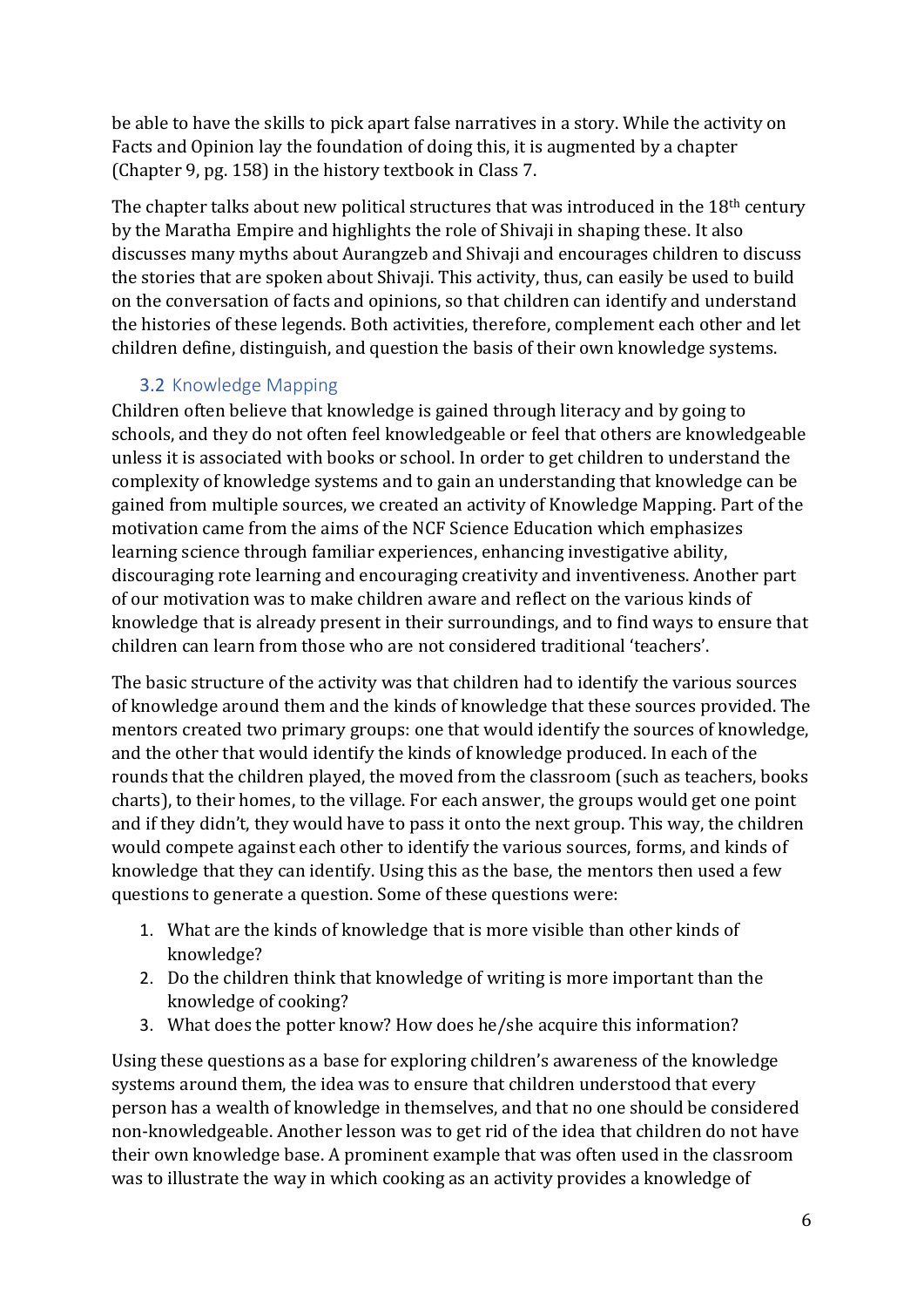estimation, preservation, chemistry and biology. The fundamental framework of the Knowledge Mapping exercise, therefore, was to ensure that the various lessons learned in various subjects can be integrated into creating a composite knowledge base.

#### 3.2.1 Linkages with Bihar Curricula

The BCERT textbooks also provide similar activities to enhance an understanding of local contexts. For example, the NCF encourages the use of using everyday objects to conduct experiments and enable scientific enquiry. The idea is that sophisticated equipment is not necessary to understand the fundamentals of knowledge, and that knowledge systems can be found in any local context. This is also borne out by some of the activities in Geography, Mathematics, Political Science, and History, which echo the lessons learned during the Knowledge Mapping exercise.

#### *Geography*

In chapter 4 of the Class 6 Geography Textbook, the children learn about the major landforms of the Earth. To ensure that children understand the theoretical concepts in the chapter, the lesson encourages them to identify examples of various landforms in their own local surroundings. This is quite similar to the way in which the Knowledge Mapping exercises try to get children to understand the various sources of knowledge closer to home. In another chapter Ch. 12 titled Environment and Ecosystems for Class 7, the activity on page 88 asks children to collect information on rain and temperature by listening to the radio or television. The purpose of the activity is to see the relevance of rain and temperature beyond their textbooks. This way, much like the Knowledge Mapping exercise, the activity tries to connect various sources of knowledge to their everyday life and to see the implications thereof. The Knowledge Mapping exercise, therefore, can directly build on these examples already present in the textbooks.

#### *Mathematics*

In Chapter 5 of the Class 6 Mathematics textbook on page 107, there is an activity that encourages children to use just paper to understand line segments. Children are encouraged to take out a piece of paper from their notebook, and fold and unfold in certain sections. Then, children are asked to observe how the fold also acts as a line segment. By using accessible material and to see real-world implications of the concepts, the activity is then reinforcing the different ways in which knowledge can be articulated and depicted.

#### *Political Science*

In the subject of Political Science for Class 6, there is an activity called Yellow Box in chapter 3 titled 'Forms of life in cities' on page 29. This activity engages children to explore the people who work on the footpath and the various ways in which they are self-employed. Apart from explaining the different kinds of professions that we can find in a footpath; children are also encouraged to go out and explore individuals who make their livelihoods on the streets and enquire about their everyday experiences. In another activity (Activity 5) that is on page 82 of chapter 8 titled 'Food security' in Class 8, students are asked to visit an Anganwadi Centre and prepare a report on the following points: why are mothers and children weighed at the Centre? What kind of food intake happens at the Centre? What are the main goals of an Anganwadi Centre?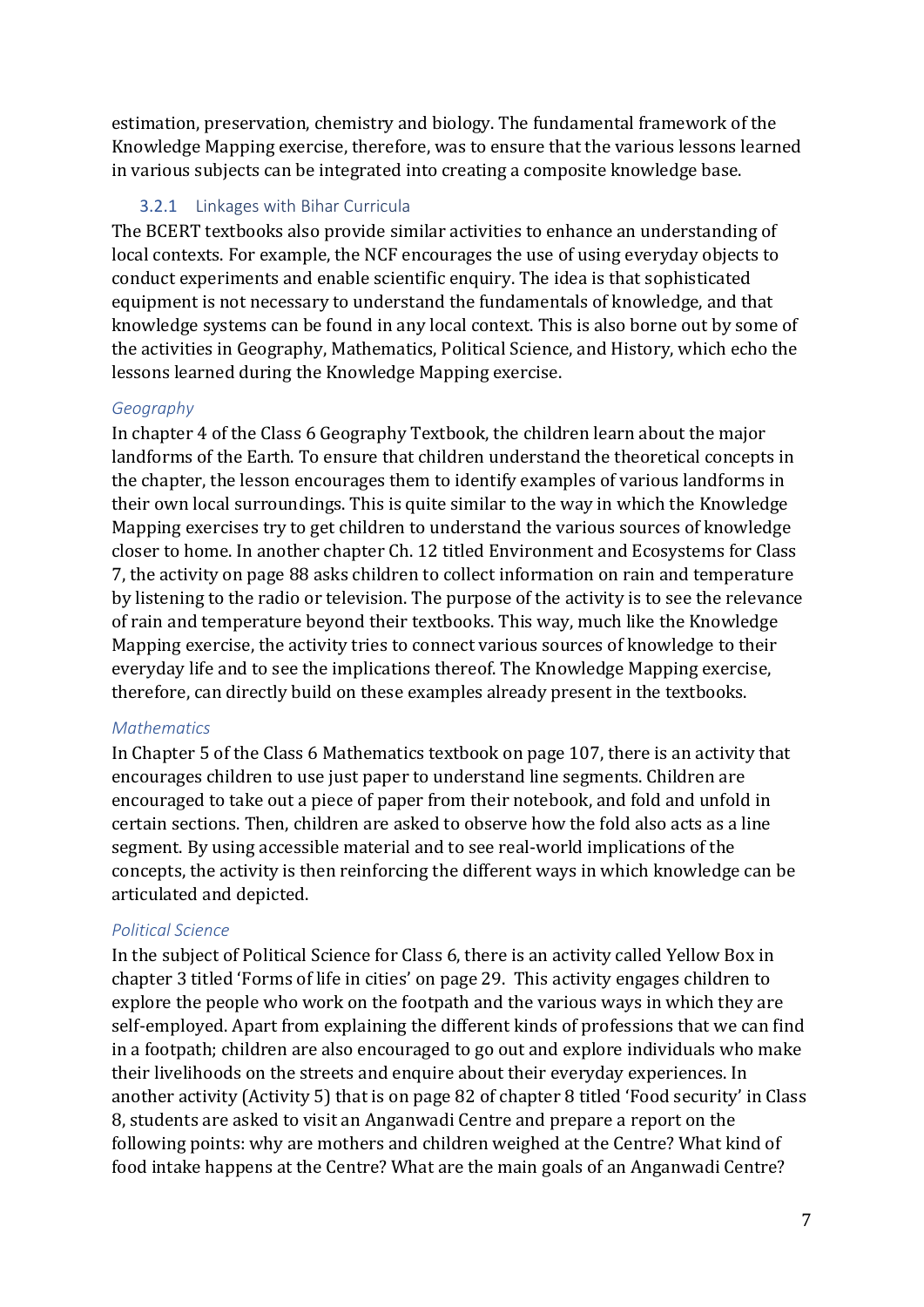Similarly in the same chapter, on page 86, there is an activity which asks students to visit a PDS shop and asks basic questions around the opening of the shop, the contents of the shop, the different type of card holders etc. These activities encourage the children to think about the various aspects of their lives in terms of knowledge production and create opportunities to map knowledge systematically. This is very close to the Knowledge Mapping where children are encouraged post the exercise to really find out the way in which farmers, potters, or people whom they have listed in their activities (such as their mothers for cooking) have learned what they know and the extent of their knowledge.

#### *History*

There are several examples in the History textbooks that also ensure that children understand that knowledge is present everywhere and is not limited to one set or source. In Class 7 textbook on page 22, there is an activity that explains the use of television (TV) as a source of historical information and asks relevant questions related to understanding History. By showcasing a particular show 'Prithvi Raj Chauhan' televised on Doordarshan, the students are asked to name certain pieces of information in this TV show. These questions pertain to the characters as well as the political situation of the time. In another activity for Class 8 on page 55, the students are encouraged to collect information on methods of tilling land in erstwhile times and compare it to how it is being tilled now. By encouraging children to see information in 'entertainment', and by using their access to traditional and modern forms of knowledge, these activities also reinforce the main lessons of the knowledge mapping exercise: knowledge is not limited to classrooms and everyday tasks require tremendous amounts of integrated knowledge.

#### *Science*

In the science textbook of class 6, chapter 4 and 6 on page 38 and 67 deal with different types of matter and changes in substances, respectively. Activities in both the chapters ask the children to make use of commonly available materials like rubber band, long stick or table to conduct experiments that could clarify concepts such as the way in which sounds are produced. For example, children are asked to make roti on a stove, cut a piece of paper, and blow air into a balloon and think about how the application of science is visible in each of these activities. In Class 7, in the first chapter on page 2, children are also encouraged to tabulate the amount of water used for various activities, and to gauge the usage and wastage of water. These activities strengthen the idea that traditional knowledge have a basis in 'scientific' methodologies and that these can be easily observed using objects in the proximal environment. This is especially useful to resist the commonly held notion that knowledge is 'out there', and that science is for 'experts'. The mapping of the knowledge sources, therefore, reinforces this idea for children that there is scientific knowledge all around them, and it is not restricted to the classroom.

#### *English*

While language courses typically do not reinforce these scientific principles, we found convergence of these concepts in Chapter 5 titled 'Do animals share ideas' (pp. 19-23) in the English textbook for Class 6. In this chapter, there is an activity that asks children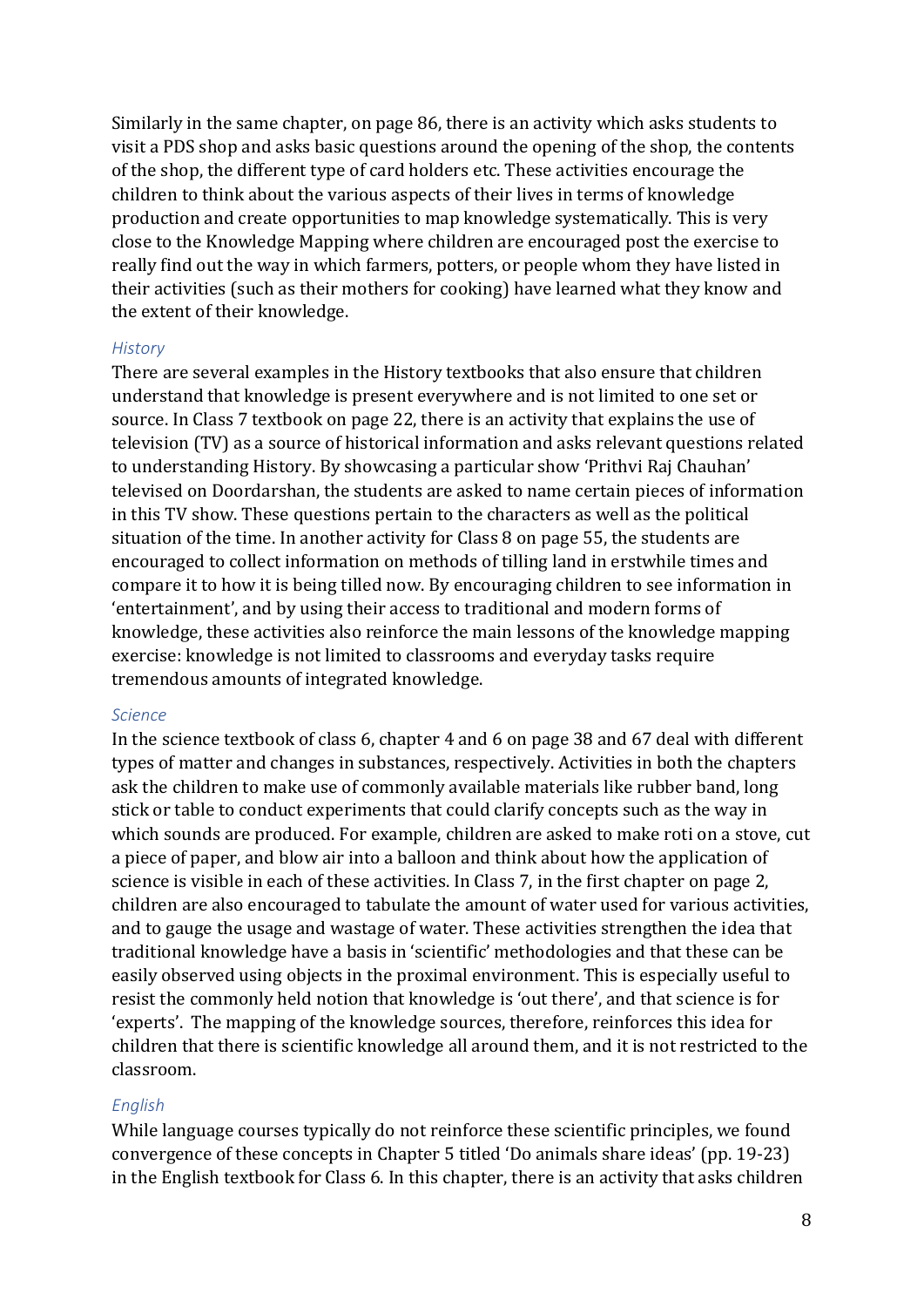to think about how animals communicate the same and create a list. The purpose of the activity is to decode the different ways in which communication works, and the way that these methods of communication is adopted by various species. In going through this list, children, therefore, can understand the various ways in which knowledge is produced by varied forms of communication and use it to map the diverse forms of knowledge there is.

### 3.3Memory and Observation

The traditional pedagogy and classroom teaching often encourages rote-learning and relies on children to remember, rather than learn. However, based on the NCF framework, the mentorship modules have a few activities that allows for the role of memory to be utilitarian in observing the world, instead of merely learning a fact. Therefore, we tried to create engaging activities to improve children's observational and retention skills. For example, in one of our activities, the mentors showed them a flash animation video with several images moving quickly. The children were supposed to write as many images as they understood. The purpose of the exercise was to make children understand the relationship between memory and observation and to appreciate the speed at which the eye is able to discern movement, and the brain is able to recollect the movement.

The next set of exercises was to make children focus on the ways in which they could observe and remember the relationship between objects. The mentors would collect a few things from children's desks or their surroundings, like glasses, pen, ribbon etc., and place it on a corner in the classroom. Then, one by one, the child has one minute to look at all the articles, and then go back and write it down. The rule was that whoever could write the most accurate number of articles wins the prize. The mentors then discussed the various strategies that children came up with to remember the objects.

Once this discussion was done, the purpose of the next activity was to make children aware of the way in which they can categorise things and focus on the way in which ideas could be strung together to boost memory. The mentors did this by assembling a large number of items such as leaves, book phone charger, light bulb, fruit, photograph etc. Then the children were divided into even number of groups. The rule of the game was that each of the group could choose one item from the list but would not tell the other groups. The other groups then had to guess the item chosen, but were allowed only one question per round, upto a limit of twenty questions.

The objective of the game was that if you were in the team who had to guess, you had to guess the answer with the least number of questions, and if you were in the team that had chosen the item, you had to choose in such a way that other teams had to ask more questions. Once the game was played, the children were led into a discussion where they were asked to describe their strategy for winning and the reasons they may have lost. In order to do this, pointed questions such as the plan for each of the choice of article, the question asked, and the strategies were extensively discussed. Based on the answers, a discussion that emphasised a few lessons were consolidated for the group. For example, children learned that when things are sorted into categories, it is easier to remember, or that when we write things down, it is easier to remember as we are using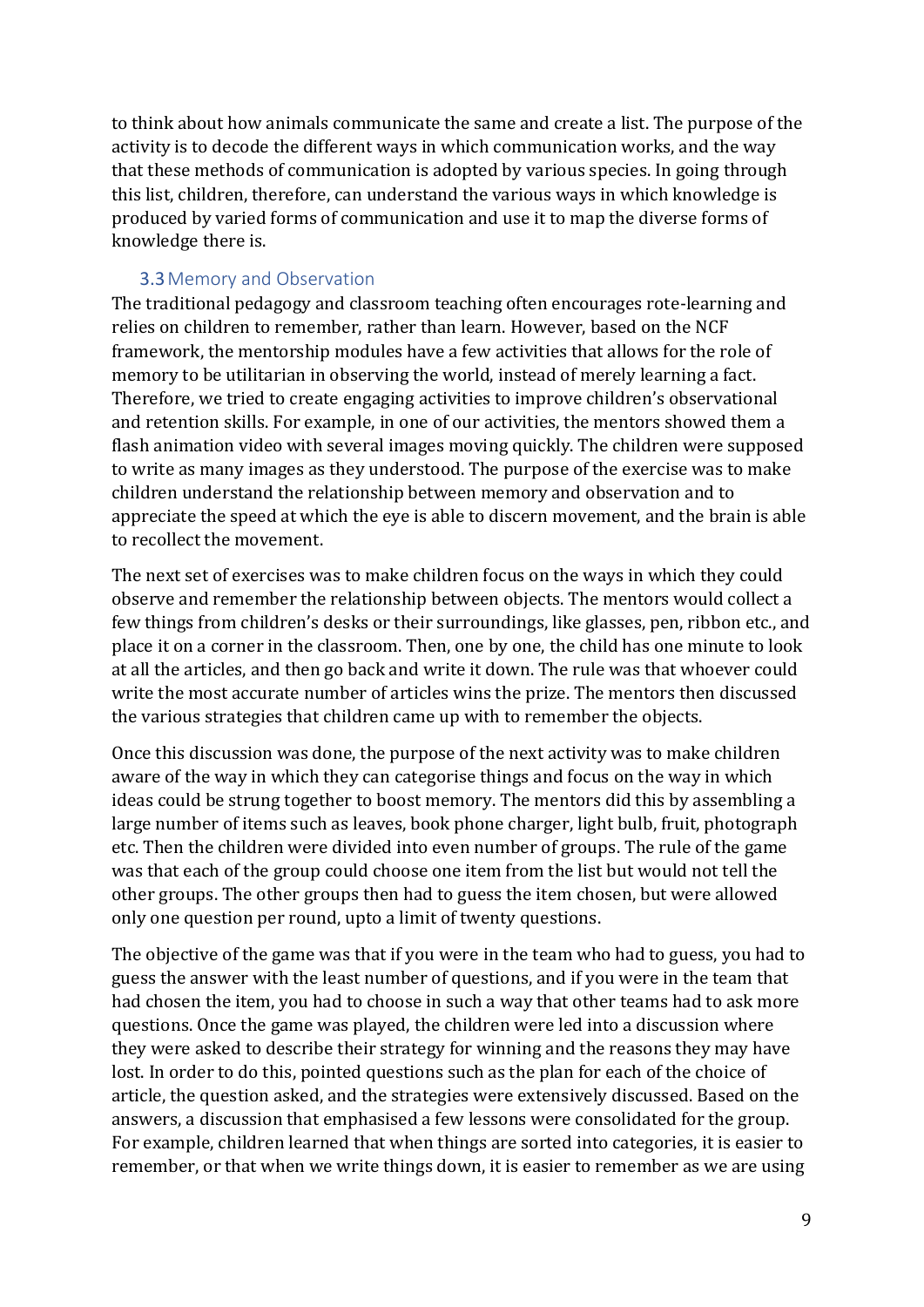multiple sensory inputs. Using this, memory techniques were taught that pointed to understanding the underlying relationship between things, instead of rote learning.

This is also echoed in the NCF framework where, in the Social Science framework, in particular, it is emphasised that pedagogy employed for teaching needs to adopt methods or methodologies that would use perspectives that was dependent on creativity, aesthetics as well as critical thinking. The idea is to ensure that children are able to draw relationships between the past and the present, with the purpose of understanding changes taking place in the world (NCERT, 2006). The exercises on memory and observation allow children to apply observational skills and retain important strategies to remember. It also helps develop children's cognitive abilities in a non-threatening fashion, and these have resonance in the BSCERT books as well. For both Science and language (such as English), this learning from memory and observation is very useful. For example, the skills in observation is very critical for scientific research and experiments, and learning of any language is best done with techniques of association and categorisation. So, the techniques learned in Memory and Observations are vital for the subjects of Science and English among other subjects.

# 3.3.1 Linkages with Bihar Curricula

# *Geography*

In Chapter 6 of the Geography textbook for Class 6, the students are taught about Earth and the Globe. In this chapter, along with teaching the important lines of latitude and longitude, the different zones in which the earth is divided is also mentioned. Instead of encouraging the children to 'rote-learn' this information, the activity on page 59 encourages the children to make a list of things to carry while traveling to the frigid zones. This allows for children to associate the implications of living in these zones and connects the knowledge to its praxis. The same principle that underlies Memory and Observation is used here so that children are able to engage with the concepts and make connections between different ideas.

# *Maths*

For class 6, on page 254, there is an activity (13.2) that encourages children to think about the application of perimeter to a real-world problem. In the activity, children are asked to figure out how to set up a boundary for a farmland, or an orchard or a cricket field. Then children are asked to measure the boundary of a real table top and note down the measurements, so that they are able to associate this with the lines drawn in their notebooks. Two other exercises (1 & 2) in class 8 on page 37 uses these same principles to identify and observe open and closed figures. Students are first asked to identify and then draw open and closed figures. Each of these activities work together to enhance children's comprehension of materials and enhance their observational skills.

# *Political Science*

These skills of memory and observation can also be bolstered when children use the data that is useful for this. This is clearly the purpose of including a Survey of Children on Children for Class 7 students in Chapter 3, titled Role of Government in Education and Health, on page 25. Children are asked to do a survey on why children are not going to school to study. Based on questions for the reason and rationale for dropping out of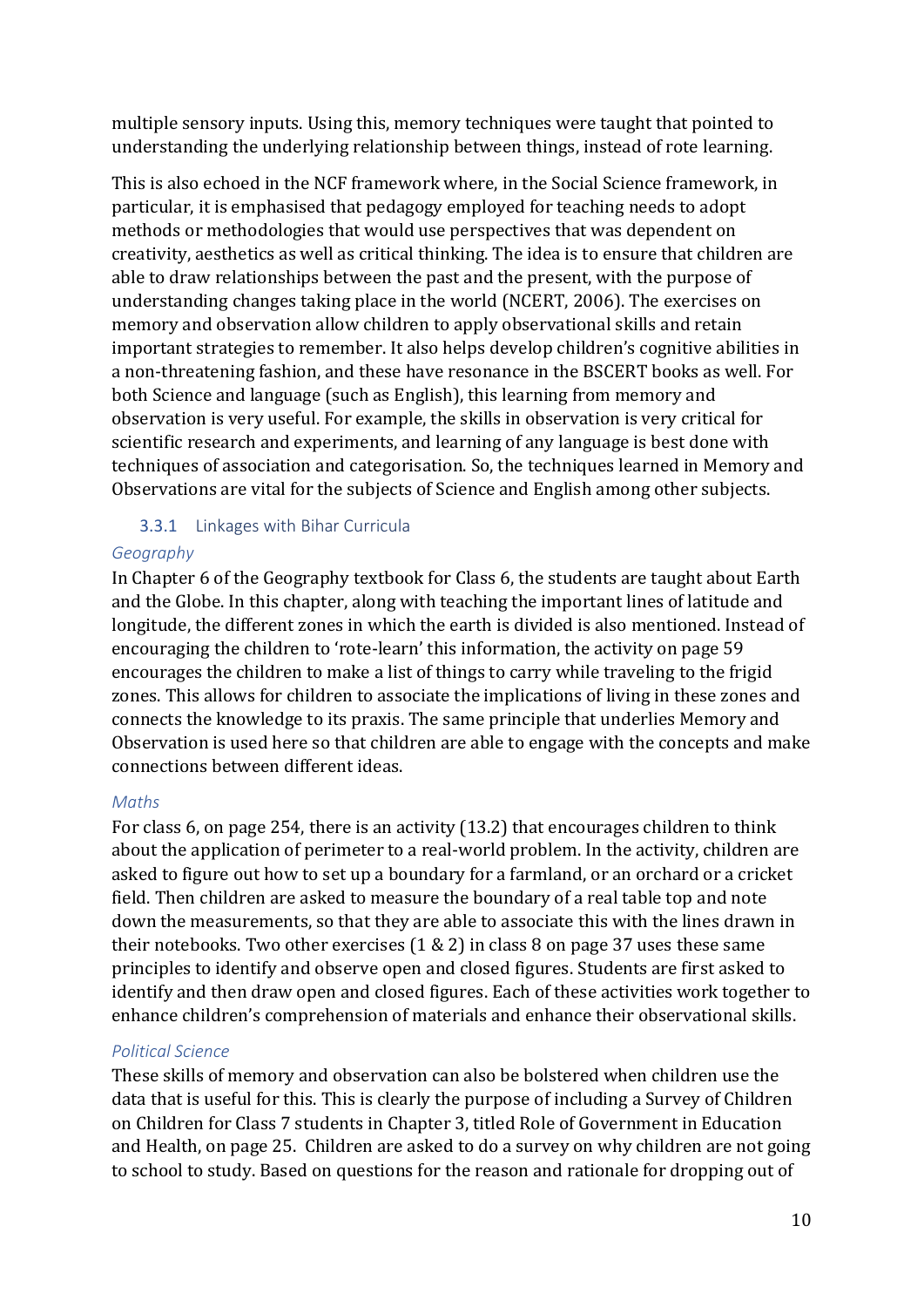school, the teacher encouraged children to collate and analyse the data and provide a means by which the data can be used to mobilise more children to come to school. The activity therefore creates a specific format through which observation and connection of ideas can be brought to bear to understand the problem of children dropping out of schools. Similarly, in Class 8, in the first chapter titled 'Indian democracy' on page 10, there is an activity which features three pictures of girls going to school, a picture of Patna Sahib and a woman addressing farm labourers. The children were asked to observe the pictures closely and relate it to the preamble of the constitution. They were asked to observe and link these pictures to the different kinds of freedom represented. This way of engaging children in connecting ideas and linking that to observation and memory skills is enhanced by clubbing it with the activities of Memory and Observation in the mentorship module.

#### *History*

In Chapter 6 of Class 7, there is a specific activity titled Traders and Workers on Page 97 where students are asked to investigate the social composition of their city in terms of caste, religion, and occupation. The students had to also note down the differences between the social groups in terms of what they wore, the food they ate and the work that they would do. Similarly, for Class 8, in Chapter 11, there is an activity that asks children to closely observe building styles (pg. 184). They were asked to match the buildings that they saw to the building described in the chapter itself. They were also supposed to draw the buildings and explain the attributes associated with the building styles. All of these activities allow for association and observation which boosts memory skills of students.

#### 3.4Maths and Music

One of the major activities that we have incorporated into the mentorship module is to connect different forms of knowledge systems so that children are able to comprehend and create their own. One of the most successful ways in which we were able to do this is to connect Mathematics and Music. The mentors first started talking about how we could communicate to anyone using maths. Then we introduced the topic of how maths is also a language that can be used to communicate across languages, and is something that is present in our daily life – like music. We then explained to the children the basic building blocks of music, and connect the various ways in which music and maths are woven together. For examples, the basic building blocks of music – the 7 scale note systems, the rhythm, the beat and the tempo can be taught in relation to mathematics.

After this, children were asked to make their own music based on the principles that were just explained. The purpose of this was to help children connect the relationship between maths and music and apply it for themselves. The way that we were able to begin this process is to use songs for their own names. By demonstrating how to break their own name into claps – for instance, making syllables into claps – the children could create different claps for their own names. Using this principle of breaking down claps and rhythms, the mentors also played a small activity of musical distance so that children were able to grasp the close connection between maths and music. The mentors would first sing a normal song. They would designate a particular distance in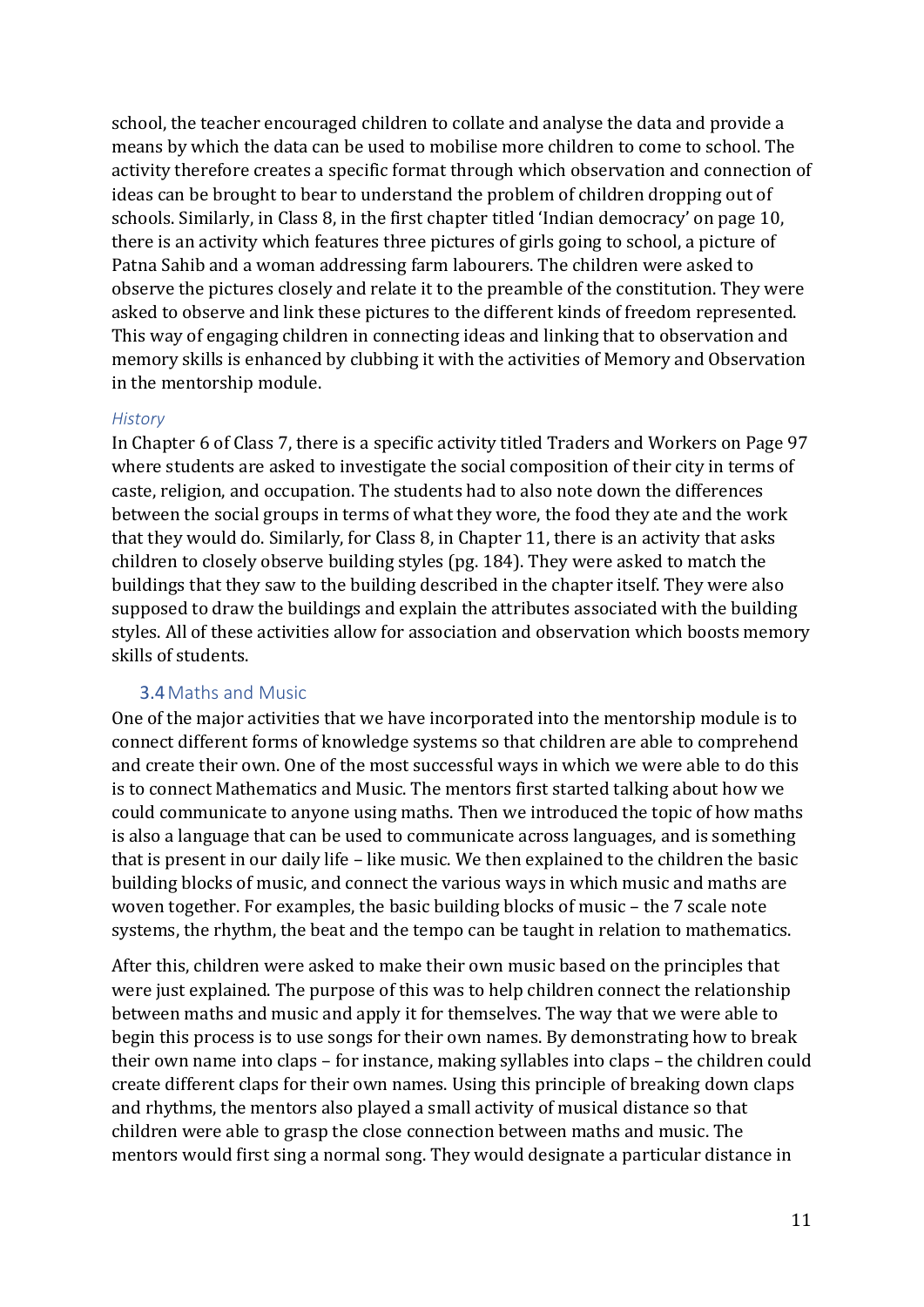class (like the length and breadth of the class). The children would then have to take equal amounts of steps to cross the distance by the time the song finished.

When children got a hang of this exercise, the song was increased or decreased in tempo, so that children could then mentally calculate when the song would end, and how many steps they would have to take so that they could understand the way in which the tempo is related to speed, and how the beat is related to division. Using these activities as examples, the mentors could demonstrate that while there might be a fear of maths, they are already using it in their everyday life, no gender or community is good or bad with maths, it is only a matter of training to see the patterns of maths in everything.

These exercises were conceptualised to address some of the suggestions provided in the NCF documents where it recommends enabling students to learn maths through familiar life experiences, or to better understand maths through the application of it. The primary motivation for these recommendations is to dispel the sense of fear and failure associated with maths (especially among girls). Primarily because the Maths and Music exercise focuses on the processes by which the learning happens rather than the content of the lessons themselves, the Maths and Music exercises creates new relationships with concepts that could otherwise be daunting. So, concepts related to estimation, approximation, division, multiplication can be incorporated into the humming of a tune or a dance move. This potentially builds confidence and a sense of wonder and curiosity about the application of mathematics.

# 3.4.1 Linkages with Bihar Curricula

While this activity doesn't connect to any specific activity mentioned in the Mathematics textbooks, it provides a pathway for children to understand the applications of Mathematics, and to start to conceptualise Mathematics as a language rather than just a subject. This also allows children to be less afraid of the 'idea' of Mathematics and allows them access to the concepts laid within through things that they enjoy such as music and song. This activity, therefore, enhances their familiarity and knowledge of Mathematics, in general.

# 3.5Sensory Perceptions

The purpose of the sensory perceptions exercises was to make children aware of the multiple sources of information that they are processing, and to be aware of the knowledge that they already have. For this, we designed a series of games, all of which was to ensure that children were able to understand the way in which they were able to process, store, and analyse information daily.

The first activity was a guessing game, where the mentors took a small clay pot and assembled various small items (like pencil, sharpener, eraser, bangle etc.) and covered it with cloth so that the children could feel the objects without seeing it. Then, the children were asked to put their hands in and feel all the objects through the cloth. After a set time (30 seconds, for instance), the children were asked to write down all the objects that they identified. The child who was able to identify the most number of items was considered the winner. After this exercise, there was a discussion related to what the children felt confused or confident about, and how they were able to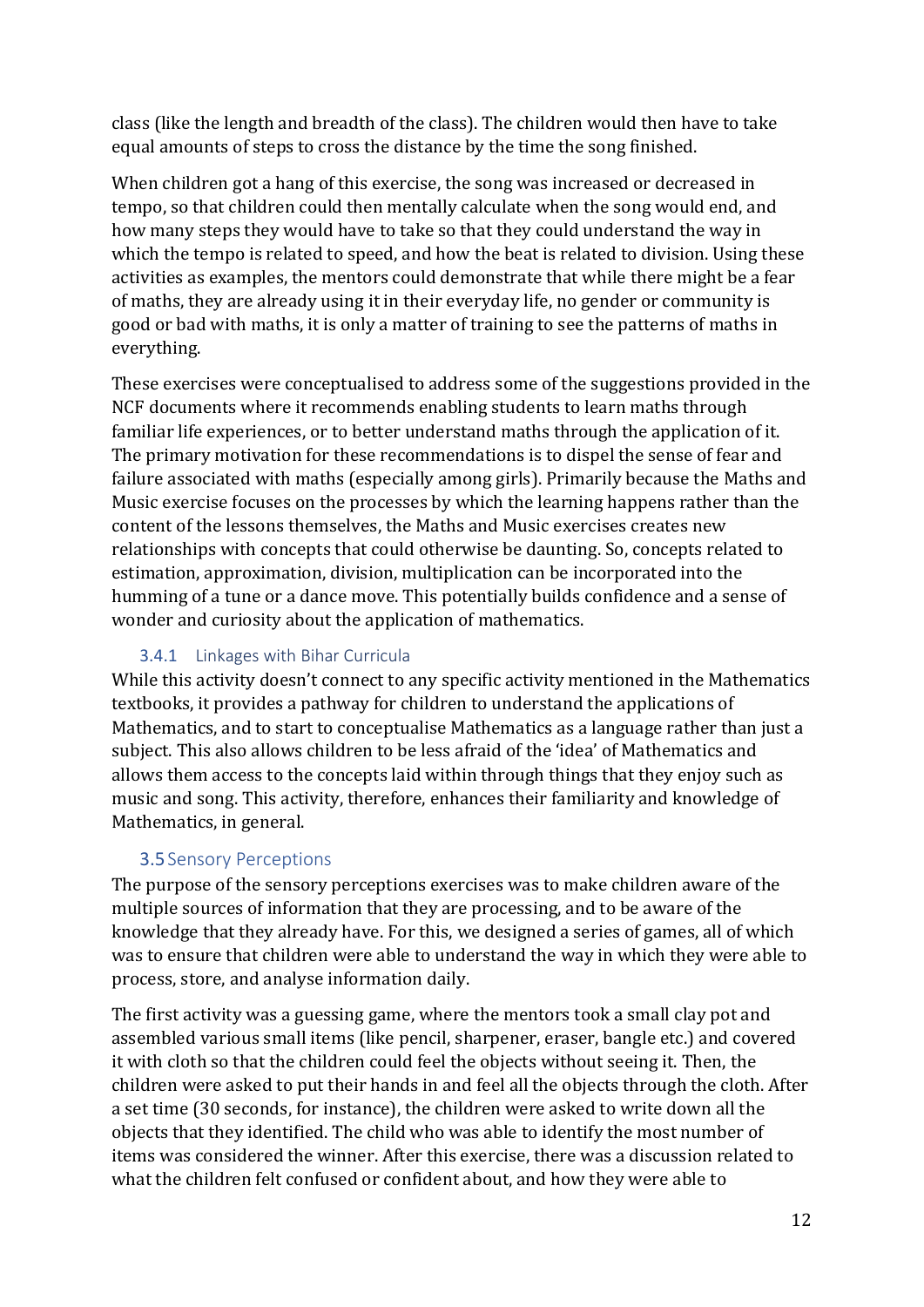understand the thing that they were holding was the thing itself. Based on the answers of the children, the mentors led a discussion that highlighted the value of gaining knowledge through the senses.

The next activity focused on optical illusions which allowed them to understand two things: (1) the way in which children can process information and find patterns quickly and (2) to make children understand the limitations of perception. Using materials like cardboard and string, a bird cage was made, and children were encouraged to create their own optical illusions. The next activity was about their hearing abilities where they listened to various sounds of the world (like dog barking, mixie grinding etc.), and children had to identify the sounds that were being made in the video. After these sets of exercises, the mentors continued in the next session on other senses such as children's sense of taste. In this exercise, children were asked to identify certain tastes of fruits and vegetables (cut into square cubes, so that they cannot identify it by shape) blindfolded. The purpose of this exercise was also to get children to understand the connections between various senses. For some of the children, we also asked them to close their noses and taste something, so that they could understand the interconnectedness of our various senses.

Using this, our next activity was related to the connections between our sense of smell and memory. For this, we asked them to close their eyes and smell their surroundings. If children said that they couldn't smell anything, the mentors would prompt them to think about what could smell. Could they smell the wind, or the road or their books? Using their responses as guide, the mentors asked them to document the smells in their fields, gardens, homes, and their kitchens. The mentors also asked them to record any memory that they may have related to the smell that they wrote down.

After this was done, a small discussion on the following questions was conducted: Were the children able to find a connection between smell, taste, and memory? What are the kinds of information that different senses provide? How are all of our senses connected? Using the answers, the mentors then would guide the discussion to illustrate that children know a lot of things already – through their fingers, their eyes, their taste, and highlight that they are constantly interpreting new information based on what they know. So, it was important to keep their minds open to new experiences, and that all of their senses contribute in providing consolidated information. The mentors also inserted a word of caution on not quickly assessing things based on what they see as it was clearly illustrated through these examples that their senses could also fool them.

All of these exercises on sensory perception were foundational in building a sense of confidence in children – about their abilities to find out things for themselves and to think for themselves. These small activities can be useful in creating a sense of wonder and curiosity about the world.

# 3.5.1 Linkages with Bihar Curricula

#### *Science*

In the science books in Class 8 in Chapter 18 (Activity 1, page 253), there is an activity which illustrates the different ways in which sound is produced in different musical instruments. Another subsequent activity also provides students with experiments on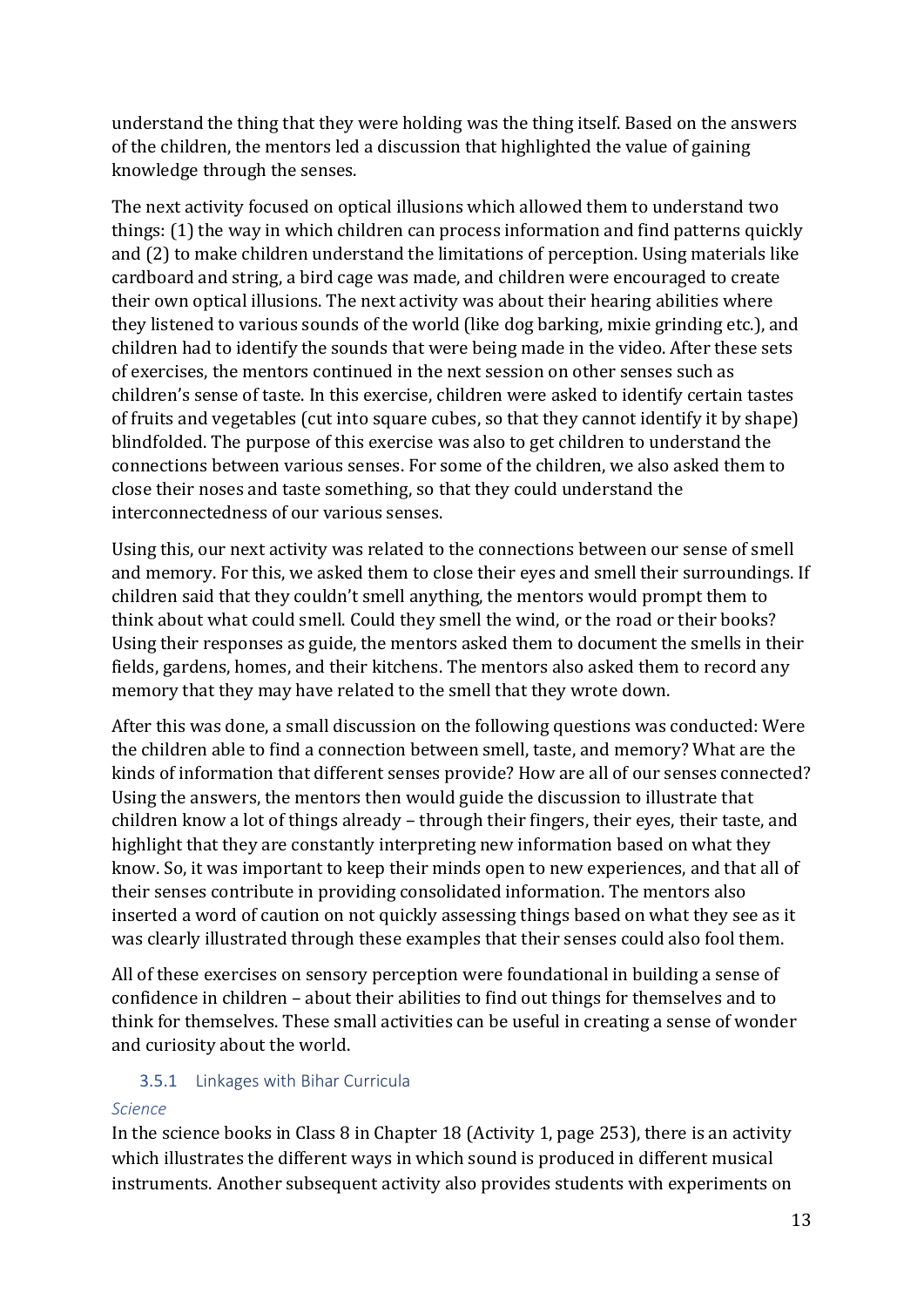how to use commonly available materials like rubber band, long sticks or table to produce different forms of sounds. This activity and the chapter relies heavily on our sense of sound to distinguish between the various tonalities and volume. This activity can be easily combined with the activities in Sensory and Perception for children to understand not only that they can perceive the world through various sensory organs, but that they can also produce and create new things using their sensory organs such as making music or creating art.

# 3.6Knowledge and Caste / Stereotypes about knowledge

The focus of the BMP module was to enhance critical thinking skills in children, and one of the primary ways in which we dealt with this is to lay bare the connection between knowledge and caste, and the several sexist casteist stereotypes about knowledge that are prevalent. In order to broach this subject and to ensure that children encounter this in a safe environment and are able to engage with the gravity and depth of the structures that they are likely to encounter. One of the primary ways we did this is by introducing children to the relationship between caste and knowledge. The purpose of these activities was to gently make children understand the implications for different access to different resource, the difficulties in acquiring resources, skills and knowledge, and the difference between equality and equity.

The first activity called 'Choti Chachi ki Chai' and it involved children making an imaginary tea for a guest. First, the mentors divided the class into four groups and gave them photographs of ingredients that they had to make the tea for Choti Chachi. While the basic equipment was the same, the groups were given different ingredients in the following manner:

- 1. Group 1: Gas stove, saucepan and water
- 2. Group 2: Gas stove, saucepan, water, milk and sugar
- 3. Group 3: Gas stove, saucepan, water, tea leaves and sugar
- 4. Group 4: Gas stove, saucepan, water, tea leaves, milk, sugar, ginger and elaichi

Then, the mentor then went outside and came back pretending to be Choti Chachi. The mentor tasted all of their teas and provide feedback on what could be improved and which tea she liked the best. Once the tea is tasted, Choti Chachi left the class, and once the mentor has come back to the classroom lead a discussion on the connections between the making of the tea and our lives. Using examples from their own lives, such as going to school when there is no transportation etc. the mentors encouraged the children to think about the various ways in which systematic oppression of particular castes have given rise to different concentration of resources without any reason or merit. Emphasis was also laid on the fact that even when resources were unfairly divided, they were judged on similar paradigms, and that there is no 'fault' of the person being deprived. At the end of the exercise, a movie on caste was also shown, to reemphasise this point.

The next session on stereotypes and knowledge focused on ensuring that children were able to think about stereotypes related to gender, caste, class and knowledge, and to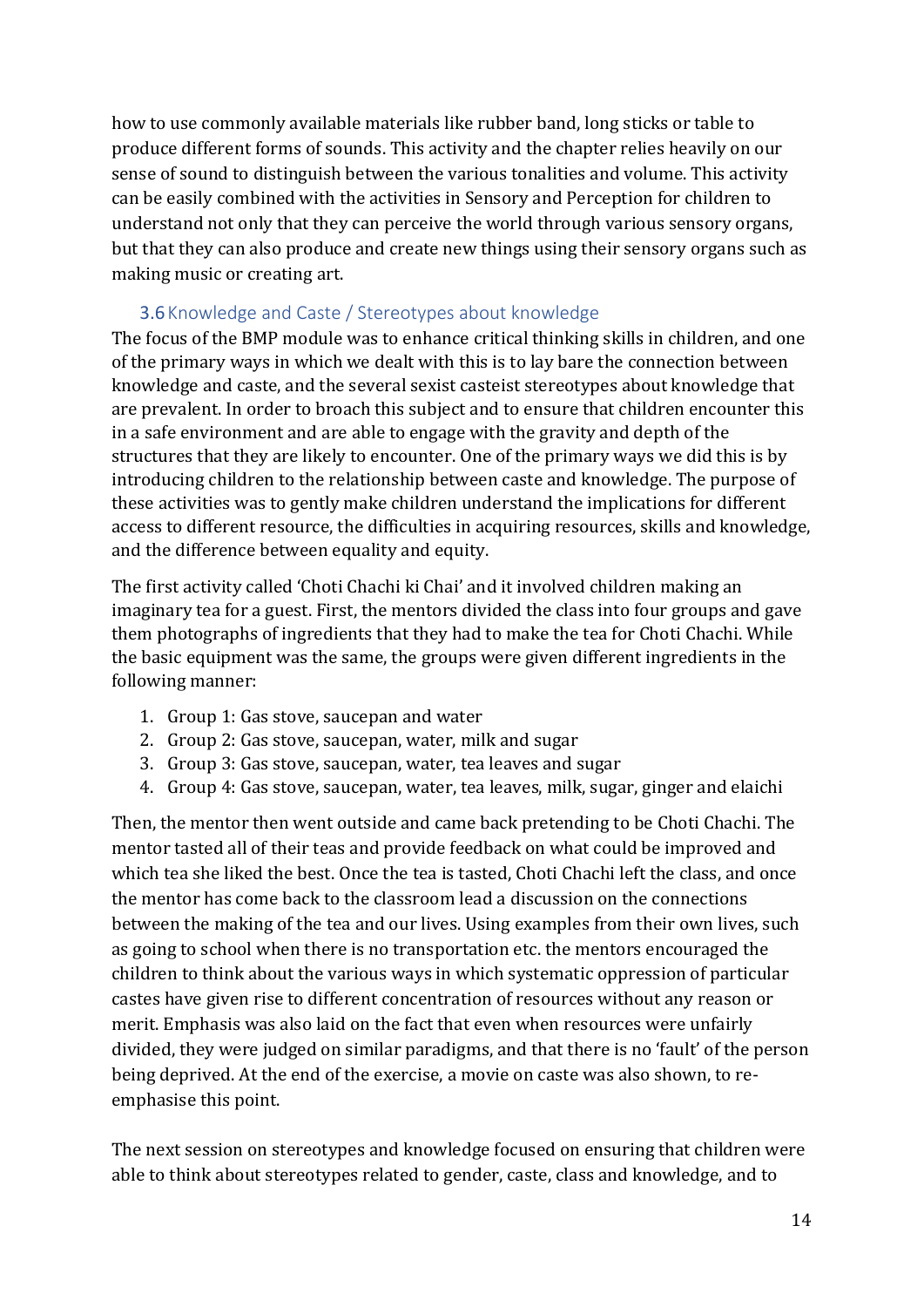understand that these biases are barriers to acquire knowledge. The first activity was a fill in the blanks activity where children were given all of ten seconds to write in whatever they felt completed the sentences. Some of the sentences are as follows:

- 1. Ladki ne \_\_\_\_\_\_\_\_\_\_\_\_\_\_\_ se shaadi ki.
- 2. Mard ko \_\_\_\_\_\_\_\_\_\_\_\_\_\_\_nahi hota.
- 3. Fair lovely.
- 4. Ek achcha bacha \_\_\_\_\_\_\_\_\_\_\_\_\_\_\_nahi karta.
- 5. Bharath ek desh hain.

The mentor then led a discussion on why certain answers came easily to children and why even when choice was given to fill it with anything, they came up with very similar answers. Using this activity as a jumping point, a set of pictures with actions with hands and different kinds of people were distributed to the children. The children then had to match the hands to the different people. The action of the hands could be as diverse as cooking, cleaning, doing surgery etc, and the people were different with older men and younger women being represented.

Once the children matched the hands to people, based on their discussion, the mentors led them into a third activity which created a sentence based on the pictures that the children matched. For example, if a girl was matched with cooking, the children were encouraged to write a sentence about the two pictures. It could be: a girl is cooking. Against each of the statements made, the mentors would then denote whether it was a stereotype or not. Post this activity, the mentors discussed with the children on stereotypes and what constituted stereotypes based on the sets of matches that children made as well as the sentences that they came up with. To ensure that children thought about a bit more debunking of common stereotypes, the session ended with a movie on women inventors. Additionally, we also asked the children to host a play that specifically addressed caste as a subject. We provided three stories to the children and then we asked them to choose one or more of the stories, and use it to create a play. Many schools used this play in their annual functions as well.

#### 3.6.1 Linkages with Bihar Curricula

#### *English*

In Class 6, there is a chapter on Discrimination (Chapter 9, pp. 42-43). The entire chapter is a poem which condemns the discrimination of people on the grounds of race, gender, caste, religion etc. The poem is able to connect the various systematic ways in which people are discriminated against caste, and this is a powerful reinforcement to the learnings within the BMP module about the nature of discrimination and the repercussions of stereotyping.

#### *Political Science*

In Class 6, the third chapter is on Urban Living which has an activity (pg. 37) which asks children to think about the experiences of a domestic workers and describes their daily routine. Children are encouraged to find out more about the lives of domestic workers and factors workers – they are specifically asked pointed questions about their entitlements, insurance, or any other form of benefits. In another yellow box discussion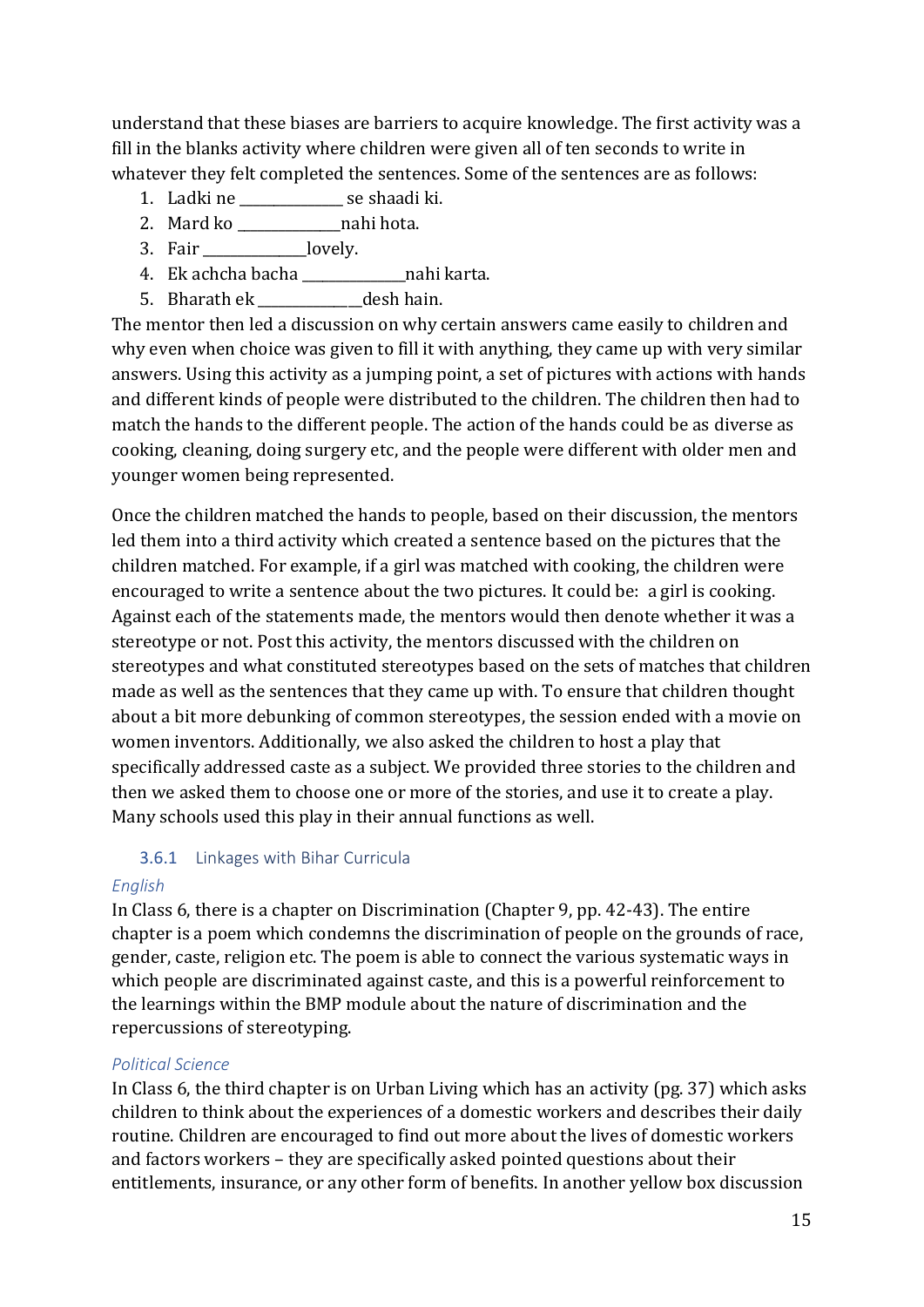in Class 6 textbook, chapter 1 titled 'Understanding diversity' on page 10, the topic directly deals with discrimination and asks children to think more about any forms of discrimination that they have seen and to think more deeply about why discrimination might take place. These activities can be easily augmented with the activities for Stereotyping , as they all indicate the manner in which we are culpable in perpetuating certain forms of discrimination. This form of self-reflectively, therefore, might be useful in creating action or change.

#### *History*

In Class 7, the first activity in Chapter 7 on page 112 – Social and Cultural Development – focuses especially on the various ways in which inequality is produced by difference. In the activity, the students are asked to fill in a table explaining equality and inequality in different religions. This, coupled with the exercises in Knowledge and Caste can give children a foundational understanding in which systemic discrimination allocates resources differently, hence contributing to inequitable outcomes. The activities in Knowledge and Caste can be particularly useful when doing the discussion featured in Chapter titled Challenges of Caste System of Class 8 on page 127. In this activity, children are asked to reflect on their experiences of (witnessing) caste discrimination and the potential actions they could take to stop it.

#### 3.7Ecosystems

Children learn a lot about ecosystems in their classrooms, but sometimes, it is difficult to connect the larger abstract concepts to their everyday lives. In order to make the lessons of environmental justice relevant to the children, we conducted a series of activities focusing on Ecosystems. First, we started with a web of life exercise that could help children understand the importance of ecosystems and how one small thing in one ecosystem could influence another. The children were asked to pick pictures that contained many living and non-living things like a tree, flower, worms, insects, sand, sun, clouds, fish, light etc. Once children picked it, they were instructed to stand in a circle. Taking one ball of string, the mentor provided one end of the string to one child (perhaps a tree) and asked the child to connect it to another child which would be directly related to tree (like flower or rain). Using these self-identified connections, children would then have to make connections between themselves and each of the children in the circle. Finally, when the web is complete, the mentor tried to pull one of the child out of the circle, and then asked the children how many threads moved. Another variation was to cut the tree and remove the tree from the circle and see the way in which the web fell apart. Based on this exercise, the mentors then would ask questions about how the children understood the connections between seemingly unrelated things such as a rock and a tree.

Using this as the background, the mentors moved to the second activity on articulating ecological arguments. This is a simple debate framework where groups are divided into two and each of the group had to argue a particularly contentious point regarding an ecological issue such as: Are malls more important than trees? Based on this discussion where children can think about the various complexities that come with questions of environmental justice, the mentors turned their attention closer to home and posed questions about the things that they used at home and about their families. Questions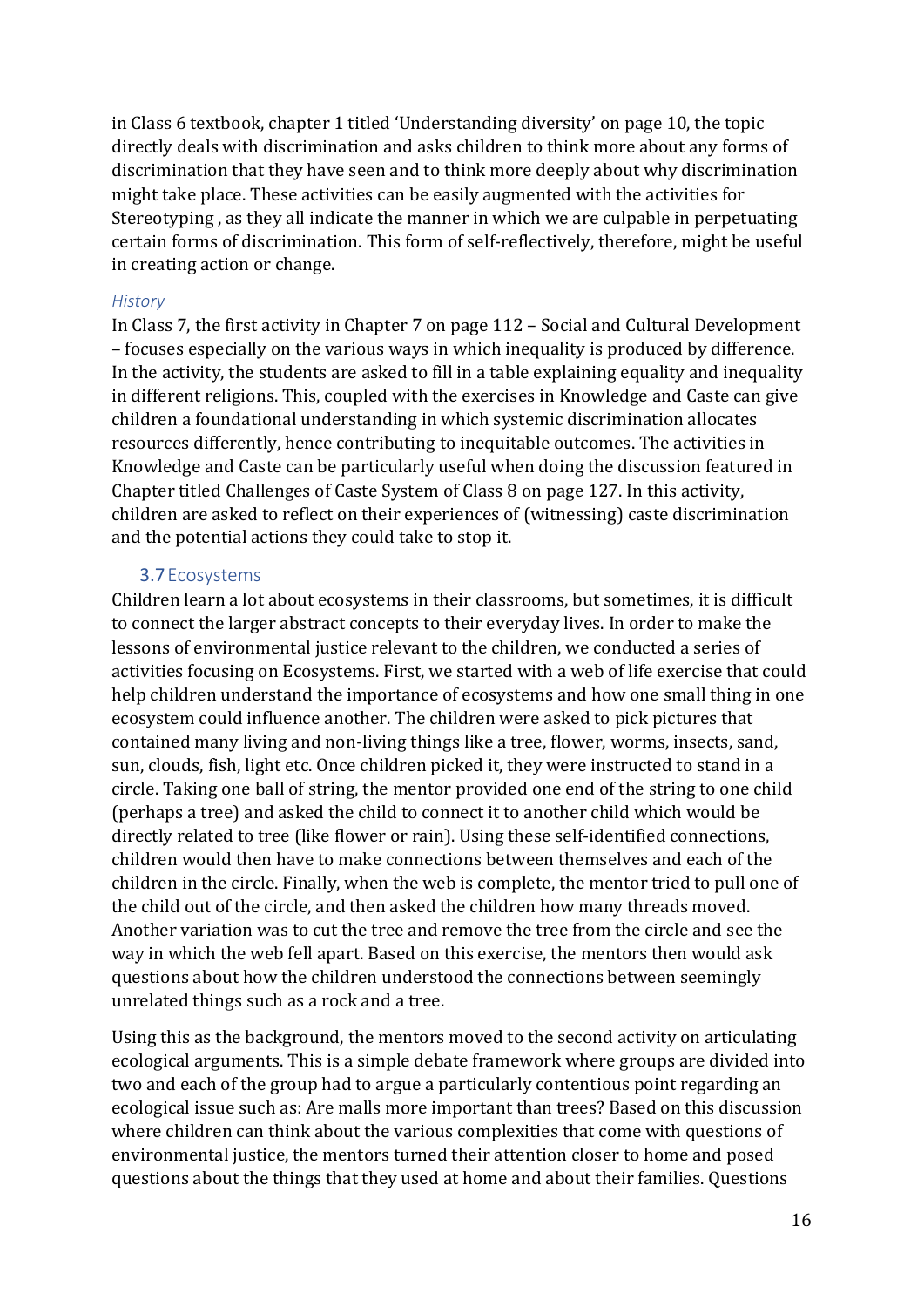could range from how the environment was in their grandfather's time and how it is now, and what were the things that exist now that didn't exist before – both good and bad. Utilising this discussion as a jumping point, the next exercise on recycling (Old is Gold) was introduced. This exercise primarily allowed children to understand the various aspects of ecological practices, and made them aware of their own culpability and agency in creating change.

In this activity, the children were divided into groups and were assigned pictures of waste materials such as leaves, newspaper or old clothes, and asked to think of five ways to use the things in the pictures, but not in its current form. At the end of the session, the groups were asked to present their innovative ideas. The point of the exercise is to ensure that children understood that what we consider 'waste' can also be valuable. The next activity built on the earlier exercise by providing children means to create things on their own from waste. Children were shown video clips that utilised newspaper bags, plastic bags etc., and were also provided materials like old newspapers, glue, string, plastic bottles, or any disposable material and the children could make what they choose from these materials. Following this activity, mentors led a small discussion on the various ways in which children are just as part of the web of life, and they can make anything that has been discarded beautiful again.

#### 3.7.1 Linkages with Bihar Curricula

#### *Geography*

These activities illustrated above clearly have a direct link with Geography. Apart from the obvious link to the learning about Earth in Geography, the activities also link to chapter 3 in the class 7 textbook titled Seismic Forces in the Earth. In this chapter, the students learn about the seismic forces in the Earth and the consequences of these activities. The chapter provides pictorial depictions of earthquakes and volcanic eruptions and encourages children to think about the way in which natural disasters influence human life. This activity is augmented by the lessons learned in Ecosystems, as they both reinforce the interconnectedness of environmental events.

#### *Science*

For class 8 students, in chapter 19, there is a chapter on air and water pollution. In this chapter, children learn about the components of the environment, air pollution, ozone layer depletion and its impact on humans. These concepts taught in this chapter align perfectly with the objectives of the Ecosystem set of exercises where the discussion is on the way in which Earth has changed due to human action.

# *English*

In chapter 17 of the class 8 English textbook, there is a very interesting recycling rap which highlights the importance of recycling and how it helps in the reduction of waste and pollution. This activity on page 168 asks students to think about the ways in which waste can be reused again and to list the things that could be recycled. Given that one of the activities in the Ecosystem series is precisely about this, these two activities in conjunction reinforce the lesson strongly that we can limit damage to our environment by recycling.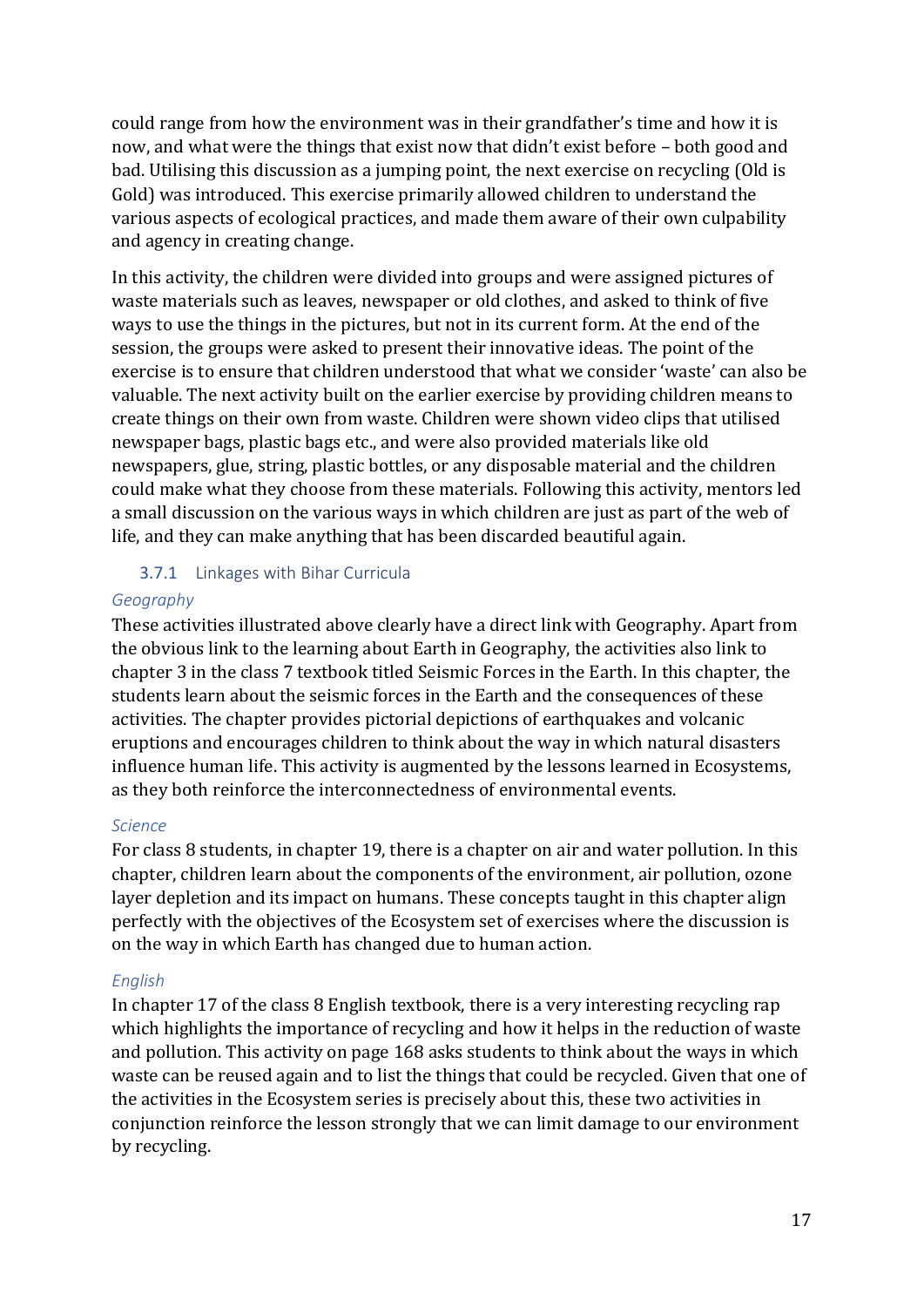#### 3.8Mapping your Village or Community

One of the main aims of the BMP module was to make children aware of the social and physical characteristics that make up their world and to help them articulate the spatial division of caste or religion within their own village. In order to do this, we first decided to do a spatial mapping of their village or community. The mentors first divided the children into two or three groups. They were then instructed to build a village of their dreams. There were no rules, and they could make anything that they want. Each of the children within the group would have a turn through which they could add something to their dream village like a school, or a water tank. After each of the villages were built, the groups would then present these villages to the other groups and questions were posed about each of the villages. The questions were: what were the main benefits of the living in this village? Why was this village ideal? What makes them different from their village.

Using the last question to transition to the next activity, the mentors would then divide the children into other groups to make their own actual village. The purpose of this exercise was to ensure that children gained an understanding of the difference between their value systems and the way in which their villages or communities functioned. Once the children were able to draw their own villages onto chart paper, a consolidation exercise was conducted with them, where the mentors tried to get the children to articulate the differences within the village. For example, children were asked about the facilities and whether all of these facilities were available to all of the communities in the villages. When these responses were tabulated systematically, the mentors were then able to direct the conversation to get children to see that their village was not evenly distributed and that not everyone had the same resources. The Mapping of the Village / Community, therefore, was the first step towards trying to build an understanding of the functioning of caste within children's own context.

#### 3.8.1 Linkages with Bihar Curricula

#### *Geography*

Apart from the obvious link of cartographies of the village to the subject of Geography, for class 6 students, in Chapter 8, there is also an activity regarding their state – Bihar. In this activity on page 72, the students were asked to think about why *Maneejar* seeds spread in flood prone areas. The students were also asked to identify a similar plant that was currently grown in South Bihar and to try to understand about the topography, the landforms, and the geographical conditions of Bihar that would also allow for *Maneejar*  seeds to spread. Taken together, the activity in this chapter the Mapping of the Village allows for children to understand the different ways in which built environments and geographies have implications for people's lives and livelihoods.

#### *Science*

For class 7 in Chapter 7 on page 122, there is an activity on Waste Water Management that asks children to do some of the following things: (1) map the path of waste water coming out of a household, (2) survey a road or a lane to list down the number of rooms, and (3) walking along the pathway of an open drain to find out where it ends up and what becomes of this garbage. The purpose of this activity is to understand how waste water is managed in their own villages and communities, and to figure out what or who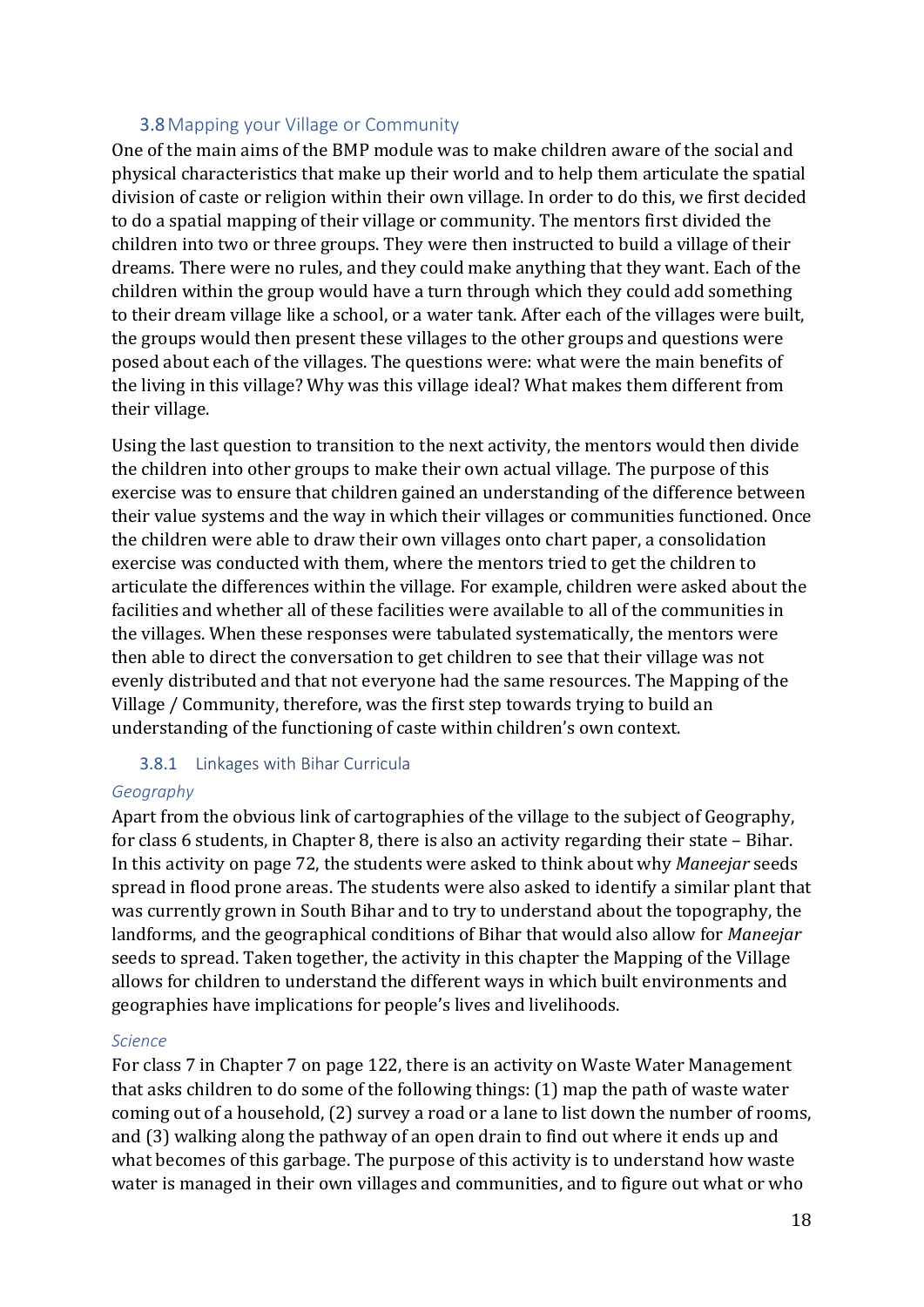is responsible for creating and disposing of these waste water. Given that drainage and its management is an important social and cultural aspect of living in a village, this activity can easily be used in conjunction with Mapping of the Village to understand the social factors behind what is seemingly a benign 'infrastructural' problem.

#### *Political Science*

The second chapter for the class 6 textbook is called Forms of Village Life and the chapter maps the space and institutions which exist in the village. The chapter encourages children to tabulate the different crops such as wheat, corn, rice, pulses among others that are available in their households. The chapter then connects this information to the people who produce them, namely farmers, landless labourers etc. The children are also introduced to the work that women do within the household and the kinds of enterprises that make up a village economy. This activity can definitely be complimented with the Mapping the Village as it allows for the consolidation of knowledge about the complexity of village life, especially related to food production.

#### *History*

A mapping exercise similar to the one described in Mapping the Village appears in Page 49 of Chapter 5 for Class 6 textbooks. In this exercise titled Early City: First Urbanisation, the children are asked to map the city of Harappa and then compare it to the map of the village and note down the differences between the city and Harappan city.

# 3.9Markets

To ensure that children are made aware of their own knowledge regarding markets and to provide space to ensure that children are more proactive in using their knowledge, we devised a series of activities on Markets. The first activity was providing some level of exposure. We showed them a movie about different kinds of markets in the world. After watching the movie, the mentors asked a few questions related to what the vendors were selling, the similarities of the markets, the different products that the markets were selling, and their own experiences of markets. Next, the mentors changed the classroom into a market space. The way that they did this is to divide the group into Buyers' Group and Sellers' Group. For the Seller's group, the instructions were to ensure that children think about the perishability and essentiality of the product as well as the price point. They were also encouraged to make models of the products that they were selling. After the classroom was divided into small sections where the Sellers could set up their make-believe wares.

The Buyers' Group was asked to think about the price point at which they'd like to buy and the kind of strategies that they would employ to purchase essential goods, especially those that they had seen or done, including bargaining etc. Once the Market was set up, the Buyers could go and purchase what they wanted from the Sellers. After a certain set of time, the Market ended, and a discussion was conducted to ask the Sellers and the Buyers about their experiences, on what they concentrated on buying and selling and which strategies were the most successful for both the Buyers and the Sellers. After the discussion, the mentors steered the conversation on the origins of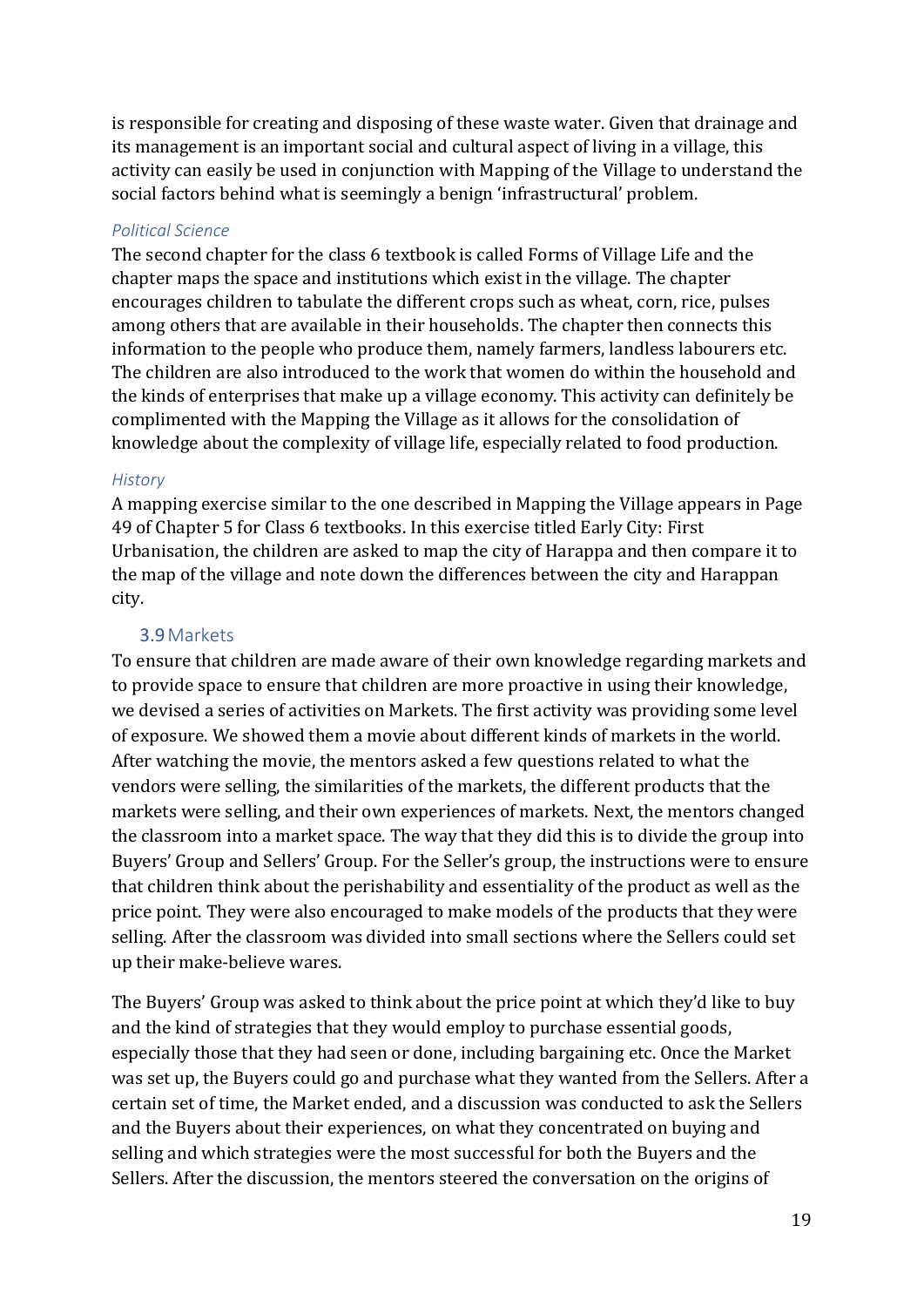these articles and to talk about the imports and exports of India and to really understand the way in which markets in India operate.

### 3.9.1 Linkages with Bihar Curricula

#### *Geography*

There is are similar activities related to Industries for class 8 students. Chapter 3 in the Geography Textbooks attempts to engage the children on the processes within industries such as the raw materials that they use, the way in which the products are utilised, and the way in which the whole process boosts the economy. The activities in Industries can help children relate this knowledge to their own experiences of markets and help them understand the complexities of commerce.

# 3.10 Making Maps

In addition to encouraging children to make a map of their own community, we also tried to orient children towards map making. One of the first things we did was to help them familiarise themselves with the globe. We first asked the children to sit in a circle and gave them an inflatable globe. The children would then throw the globe to someone within the circle and yell out any letter of the alphabet. The child who caught it had to find a country beginning with that letter. This activity was also played with a map when the globe was not available. When the children became familiar with the shapes and dimensions of the globe or the map, the next concepts regarding the longitude and latitude, the directions were explained using their own body as orientation. For example, what would be south of the body and north of the body etc. Using this, they were then encouraged to create a 3d map of the village (that would build on the earlier map making of their village). They were asked to put the concepts learnt in the previous session to orienting the village through the various axis.

The mentors also encouraged the children to create symbols that would mark the different categories of things such as kutcha road, house etc. Once the 3-d models were done, the children could go around and look at each other's work at creating these models, so that various perspectives of the children could be understood. After the survey of all the villages, children were led into a consolidation exercise where they were asked whether they were able to think differently about their village now that they had seen it from a different angle, whether they were able to see any commonalities or different in the villages that children drew. Using these examples, the mentors then explained about the history of cartography and its importance.

# 3.10.1 Linkages with Bihar Curricula

# *Geography*

Almost the same exercise appears in Class 6 textbooks in Chapter 7. The chapter titled Mapping encourages students to draw a map of their village and to label the key institutions, roads, rivers, and railways in the village. The two activities on pages 65 and 66 in combination instructed the children to locate important resources of their villages like anganwadi center, hospital, school etc. In addition to the resource mapping, these activities are useful to understand and make sense of directions and therefore, can be used to understand other forms of landscapes and countries.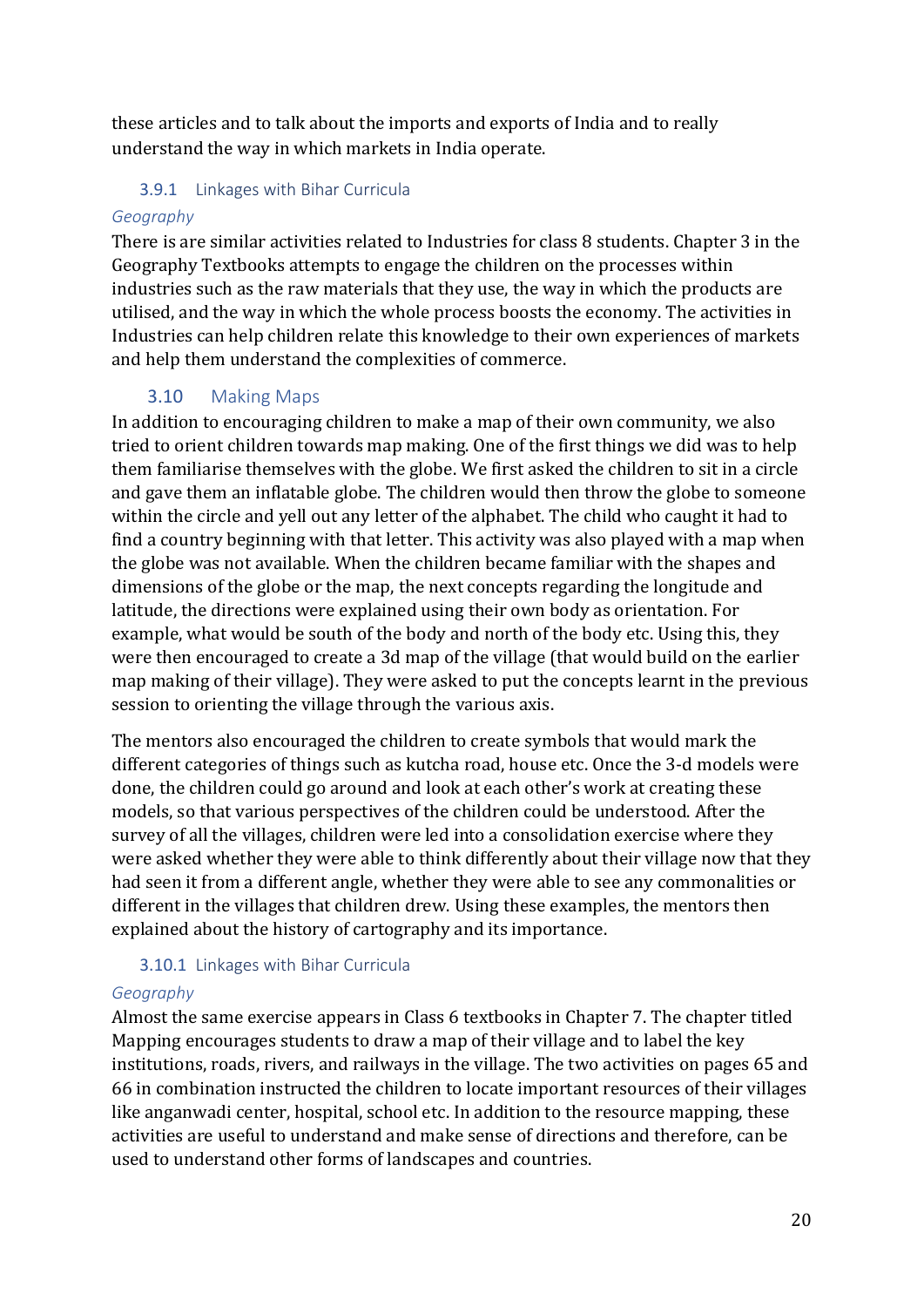#### 3.11 Balanced Diet

In a series concentrated on ensuring that children understand the importance of nutrition, we conducted activities related to Balanced Diet. The mentors first drew three large circles far away from each other in the room. The three circles were named Energy, Growth, and Protection. Children were then gathered together, and a list of foods were read out. Based on what that food group was, children had to quickly move to the circles. For example, with the mention of any carbohydrates, the children had to move to the circle of Energy. After this activity was completed, cards depicting each of the food groups were given to children. The activity was to find groups of three where each member could represent Energy, Growth and Protection. Each of these activities was to ensure that children understood that the primary concepts behind carbohydrates, proteins, vitamins and minerals. The discussion also emphasised the importance of these three kinds of food groups for the protection and nutrition of the body.

#### 3.11.1 Linkages with Bihar Curricula

#### *Science*

The exercise on Balanced Diet is a good companion piece to Chapter 2 in Class 6 textbook titled What Constitutes Our food. In this chapter, illustrations are provided to encourage children to investigate the role and use of elements in the food such as Iodine, Carbohydrates, Fats etc. In this activity, the children were also asked to fill a table with common food items that would represent these categories in different states. Given that a descriptive narrative is provided in this chapter to ensure that children understand the different benefits of nutrients and how to identify different nutrients in the food, the activity on Balanced Diet complements this lesson quite well.

# 3.12 What is Communication and Rules of Engagement

Before we started engaging with children, we first wanted to familiarise the children with the basic tenets of communication and the rules of engagement. While part of the motivation was to ensure that children understand the importance of communication in different situations, another part of it was to ensure that these creation of rules would provide a safe space for all children to interact. So, the first exercise in Communication and Engagement was to allow children to build their communication skills. Using a large open space like a playground, children were paired. One was blindfolded and assigned to find an object (a bottle or a ball) that was prominently kept in the playground, and the companion had to describe the direction in which the blindfolded child had to move in order to find the desired object. After all the children have played the game, the mentors then debriefed the children on the various ways in which children strategized to communicate clearly to their blindfolded partner. This discussion was used to communicate the importance of communication and the ways of communicating clearly and descriptively so that there is a clearer understanding.

The next activity was to get children to come up with the rules of talking to each other so as to ensure openness and respect within the space that they are participating in. Using a chart paper and markers, the mentor facilitated the discussion so that the basic tenets of engagement can be written down. For example, using the first activity as an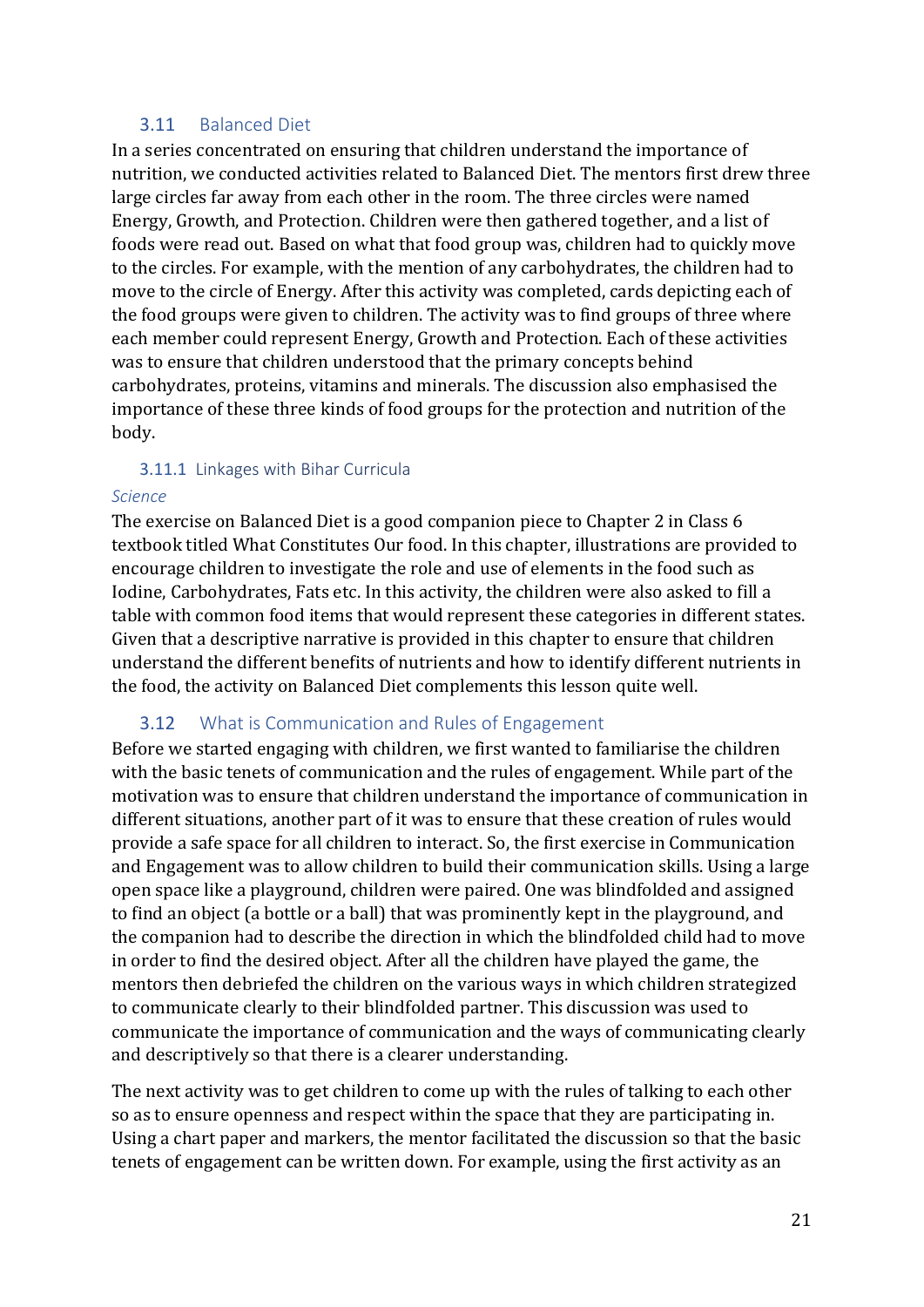example, rules such as clarity in communication, little disturbance, allowing other people to concentrate etc. were written down. These, then, were posted up on a prominent place in the classroom so that students and the mentors could point to it when there were disruptions in the classroom or whenever communication broke down during the activities.

#### 3.12.1 Linkages with Bihar Curricula

### *English*

There are several ways in which these rules of communication and engagement is bolstered by the stories in the subject of English. For class 7, in chapter 10, there is an activity on page 84 which children are put in pairs to enact a conversation with a shopkeeper. The activity is constructed in such a way that children learn the important questions to ask when they go to a shop. For example, they are taught about asking for the availability of the product, its alternatives, its uses, its price, and possible discounts offered. In another activity on page 128 featured in Chapter 15 in Class 7 textbooks, the children are encouraged to write a letter to the civil surgeon of the district to issue a certificate of physically challenged persons. This activity equips children with formal letter writing skills.

In another example for Class 8 in Chapter 16, there is a letter writing exercise where children have to write a letter to a friend describing how water can be harvested. This letter writing exercise on page 167 allows children to explore informal styles of writing letters. In the same class (8), in chapter 5, the emphasis is on trying to communicate without using speech. The activity (pg. 45) divides the children into three groups and then asks the children to decode the signs make by the other group. This activity is to make children empathise with differently abled people who do not or cannot express in the same way as they are expected to. It also makes children push their limits to create ways of communication without speaking and highlights the importance of non-verbal cues in communication. The emphasis on the openness and clarity of information and the importance provided to capturing all forms of communication (verbal or otherwise) is the same as the one conceptualised in Rules of Communication and Engagement. The activities in the textbooks and the BMP modules allow children to learn how to communicate clearly and confidently.

# 3.13 Assorted Methods

The BMP module used a number of methods to get children to articulate their thoughts and feelings such as using art, speech, storytelling or interviews with the teachers. For example, one of the activities – We are a Work of Art, children are divided into pairs. They are asked to interview each other about their likes and dislikes, their family, their favourite things. Based on the interview, the pair of children have to make drawings of each other and present it to the group. This activity allows children to talk to each other in an informal setting and also encourages articulation of this information through art and speech. Another activity called Just a Minute sessions call for children to speak on any subject continuously for 1 minute. This enables children to express themselves, but also builds their communication skills by thinking quickly on their feet.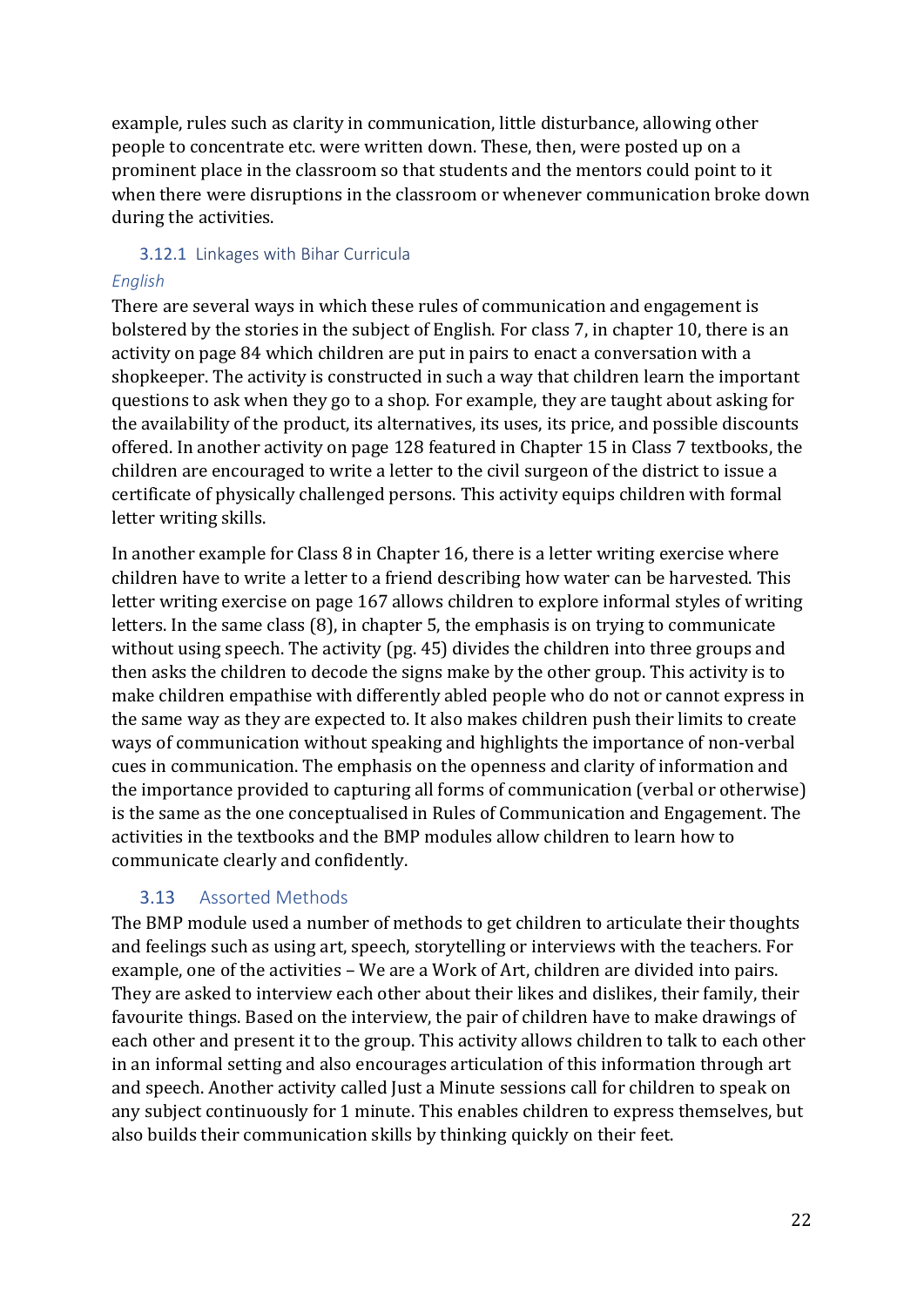Making an Object of Your Emotion is slightly advanced where children are provided an assortment of coloured paper, newspaper, beads, paints, crayons, chart paper, stickers, stones, feathers, seeds, flowers, leaves etc. They are then asked to identify a particular emotion that they are feeling. Once they have identified an emotion, they can use any and all of the articles provided to create an object that would best represent the emotion. This activity allows them to understand their own abstract emotions into physical objects, and enables them to express themselves in non-traditional ways. Another way of expression that was encouraged was Story Telling where children were asked to sit in a circle and write stories of their own. Mentors tried to ensure that the children were not copying the stories that they had read, but used bits and pieces of other stories to write their own. In doing so, the mentors also encouraged them to write about an experience in their lives, or about their lives, so that they could create a new way of telling a story. If this was a hard thing to do, children were also given half of a story and asked to complete the story in their own fashion.

All of these activities fulfilled three objectives. One, it helped children become more comfortable with sharing and speaking in front of others, and two, it fostered creativity and enabled the use of their imagination in daily life, and three, it encouraged discovery as a guiding tool and to break down traditional power hierarchies that often exist within the classroom.

#### 3.13.1 Linkages with Bihar Curricula

#### *Language*

All of the activities listed above are linked to the English Subject or Language, in general as the primary motivation of teaching English or any other Language to help students emote, express and communicate. All of these activities in any language class will help children break the barriers of fear and help them to think in the language which also enhances competencies in that language. The activities in the BMP module can also be used easily as small activities within lesson plans to ensure that children have an engagement with language and can use its performative aspect to learn it better. The NCF also encourages using stories as pedagogical tool support, and all of these activities in BMP can be a useful foil in developing mastery over a language, in addition to using discovery as a way to engage with fear or stigma associated with learning new languages. For example, exercise question in the English textbook for Class 6 has several activities (on Page 44 and 56) where they are asked to write about how they felt when they experienced discrimination or what they would do they were King. Other composition essays in Class 7 asked them to write to the civil surgeon of their district to issue a certificate of physically challenged persons. Some of these activities could easily be complemented with the BMP module to create a comprehensive pedagogical tool that will help in providing a sense of confidence to the children.

# 4. Conclusion

The purpose of the BMP module has been to enhance critical thinking skills in children, a goal aligned with the NEP (1992 and 2020) as well as the Bihar Board of Education. Because the module has been created as a way to enhance the teaching-learning process within the classroom, as illustrated above, it has many activities that cuts across various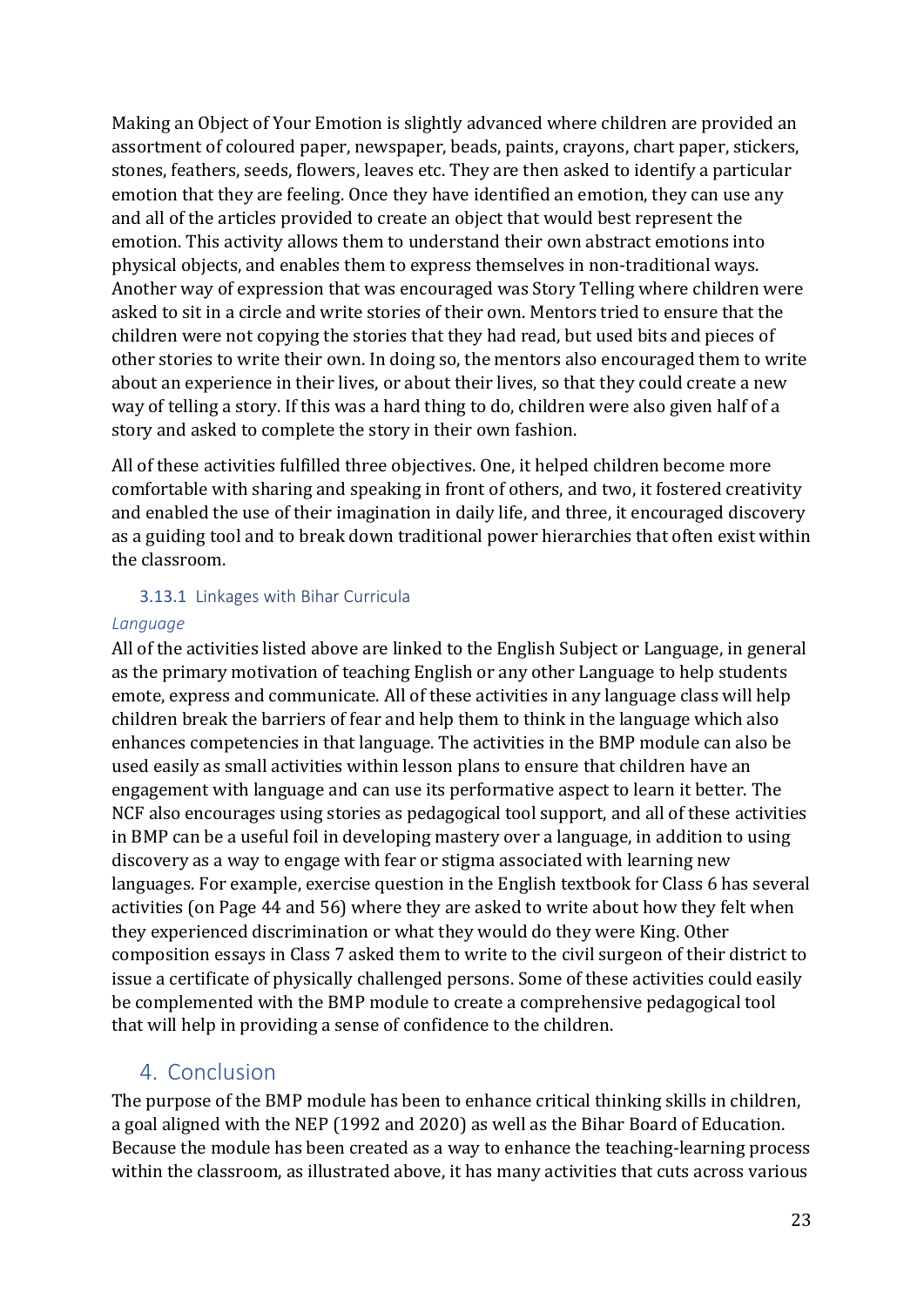subjects, domain areas, and themes. The BMP module has been able to reinforce the knowledge gained within the classrooms by providing various dimensions to the subjects taught in the classrooms. This has been done to ensure that children coming from various backgrounds and possess different inclinations and capabilities are able to access different tools, skills, and knowledge to arrive at the goal of education – the ability to think for themselves.

One of the primary reasons that the BMP module is able to speak to and through the Bihar curricula is because of our emphasis on the integration of knowledge, which is often found in segregated silos. For example, by exploring *multiple* ways in which any concept – such as Facts and Opinion – has applications in the real world, it is easier to highlight the discerning capacities that children already have, and formalise those skills into logical applications such as those within Mathematics, Science or Social Science. By emphasising the foundational skills of critical thinking as well as reinforcing them through multiple and varied applications, children are provided greater understanding of the underlining principles, and how to apply them to diverse situations themselves. Additionally, the focus is not just on encouraging creativity, language skills, logical thinking or even interactive skills. The idea is also to recognise inequality, hierarchy, and discrimination and use these knowledge bases so as to understand why these systems exist, and what can be done about them. It is also an important task to reinforce children's own wealth of knowledge about the world and use it to reinforce the process of knowledge seeking is not limited to schools and is, in fact, a life-long process.

Another purpose that the module is able to do through the integration of idea is to see the value in any form of knowledge production, whether that is in knitting, sewing, or cooking – traditionally not seen as the centers of knowledge production. By taking children's knowledge seriously and by integrating the ideas siloed in different subject areas, the module is able to let children explore the expertise necessary in what they might have deemed as the simplest of tasks. The larger goal of this process is also to ensure that the hierarchies of knowledge, often embodied in caste and gender, are destabilised, so that children are free to make up their own minds as to how these knowledges are valued differently by different groups, and how some groups are seen as 'experts' in certain forms of knowledge and others are not.

This is especially relevant when we look at the relationship between gender and science, and see that girls are socialised very early to fear Mathematics. By creating a module that destabilises traditional notions of who is 'good' at what and what can be done within a certain subject area, we are able to build an alternative narrative force that can help children discover the limitations of stereotyping and the tragedy of discrimination that inevitably follows.

In short, the purpose of the module is to build confidence, curiosity, and clarity in children so that they are able to take some action, big or small, within their own world to think differently. We argue that the module in complimenting and augmenting the current curricula can ensure not only that children are able to communicate clearly and confidently or understand the foundations of knowledge, but they are also active in asking curious questions about the world. The purpose, therefore, of creating the BMP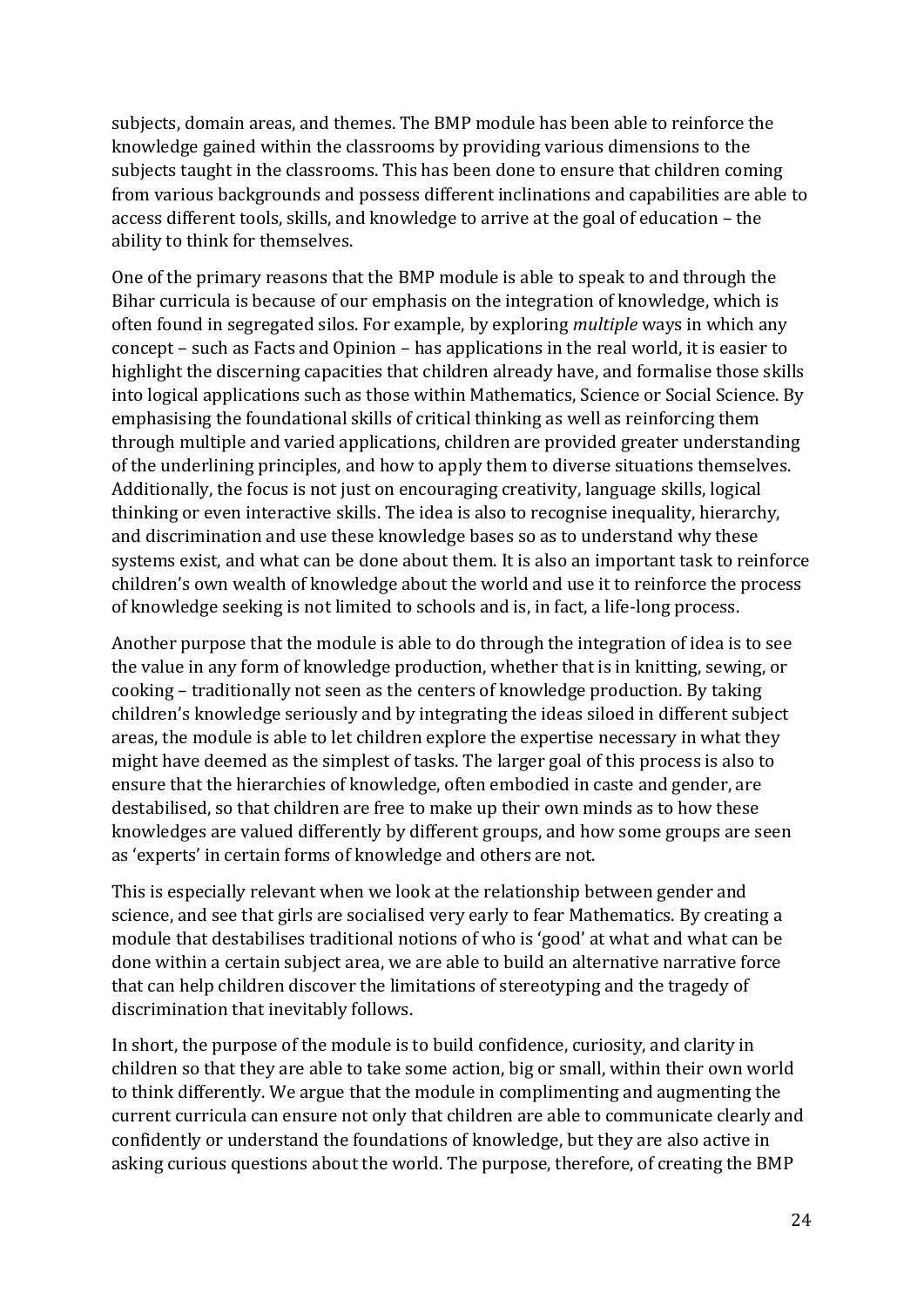module and aligning it with the NEP principles is to help create a space where children can learn, analyse and take proactive action as the first step towards being informed and active citizens.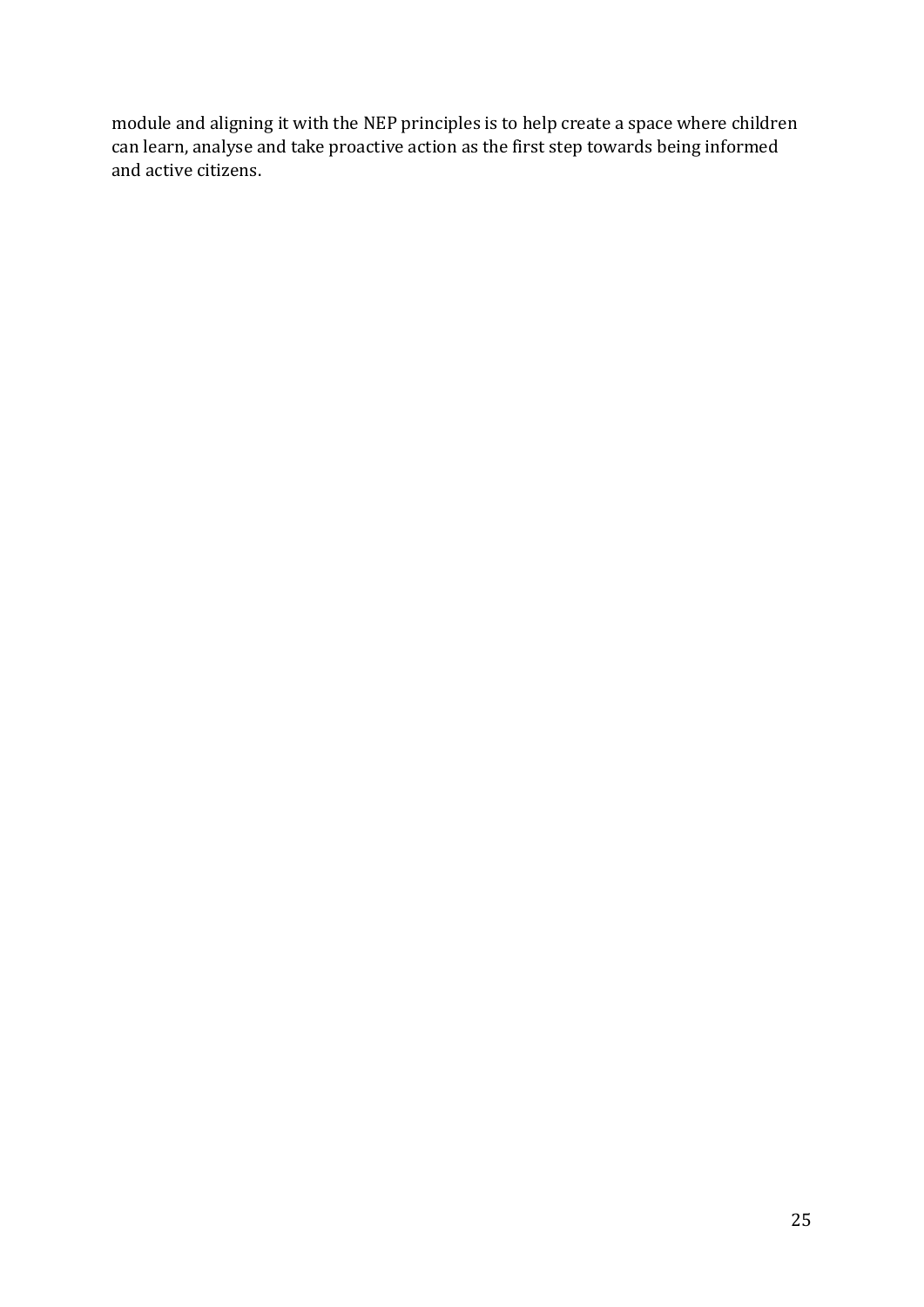# 5. Annexures

# *Table 1: Linkages from Science Textbooks (Vignyan) (2018)*

| <b>Mentorship Programme Activity</b>        | Linkages from Science Textbooks                                                                                                                                                                                                                                                                 |
|---------------------------------------------|-------------------------------------------------------------------------------------------------------------------------------------------------------------------------------------------------------------------------------------------------------------------------------------------------|
| Module 2: Facts and Opinion                 | Class 7 - Science Textbook called Vignyan Part 2 (2018) - Chapter 2 titled 'Nutrition in<br>$\bullet$<br>Animals' - Activity on page no. 29 is about a story related to nutrition called 'Hole in the<br>Stomach'.                                                                              |
| Module 2: Knowledge Mapping                 | Class 6 - Science Textbook called Vignyan Part 1 (2018) - Chapter 4 (Page no. 37 - 47) and<br>Chapter 6 (page no. 57-67) are tiled 'Different types of matter' and 'Changes of matter',<br>respectively.                                                                                        |
|                                             | Class 7 - Science Textbook called Vignyan Part 2 (2018) - Chapter 1 titled 'Forest and Water'<br>- Activity 2 on page no. 4 encourages children to tabulate the amount of water used for<br>various activities, gauge the usage and identify the various water sources close to their<br>homes. |
| Module 2: Sensory Perceptions I and II      | Class 8 - Science Textbook called Vignyan Part 3 (2018) - Chapter 18 titled 'Variety of<br>Sounds' - Activity no. 1 on page no. 252 and 253 illustrates the different ways in which<br>sound is produced in different musical instruments.                                                      |
| Module 2: Ecosystems                        | Class 8 - Science Textbook called Vignyan Part 3 (2018) - Chapter 19 (page no. 264-283)<br>titled 'Air and Water Pollution' - Activity on page no. 261 is an experiential learning activity.                                                                                                    |
| Module 2: Mapping your Village or Community | Class 7 - Science Textbook called Vignyan Part 2 (2018) - Chapter 7 titled 'World of<br>Microorganisms - Witnessed through a micro scope' - Activity 3 on page no. 122 is about<br>waste water management, sewage and drainage systems.                                                         |
| Module 2: Balanced Diet                     | Class 6 - Science Textbook called Vignyan Part 1 (2018) - Chapter 2 (page no. 11-27) is titled<br>$\bullet$<br>'What constitutes our food?'                                                                                                                                                     |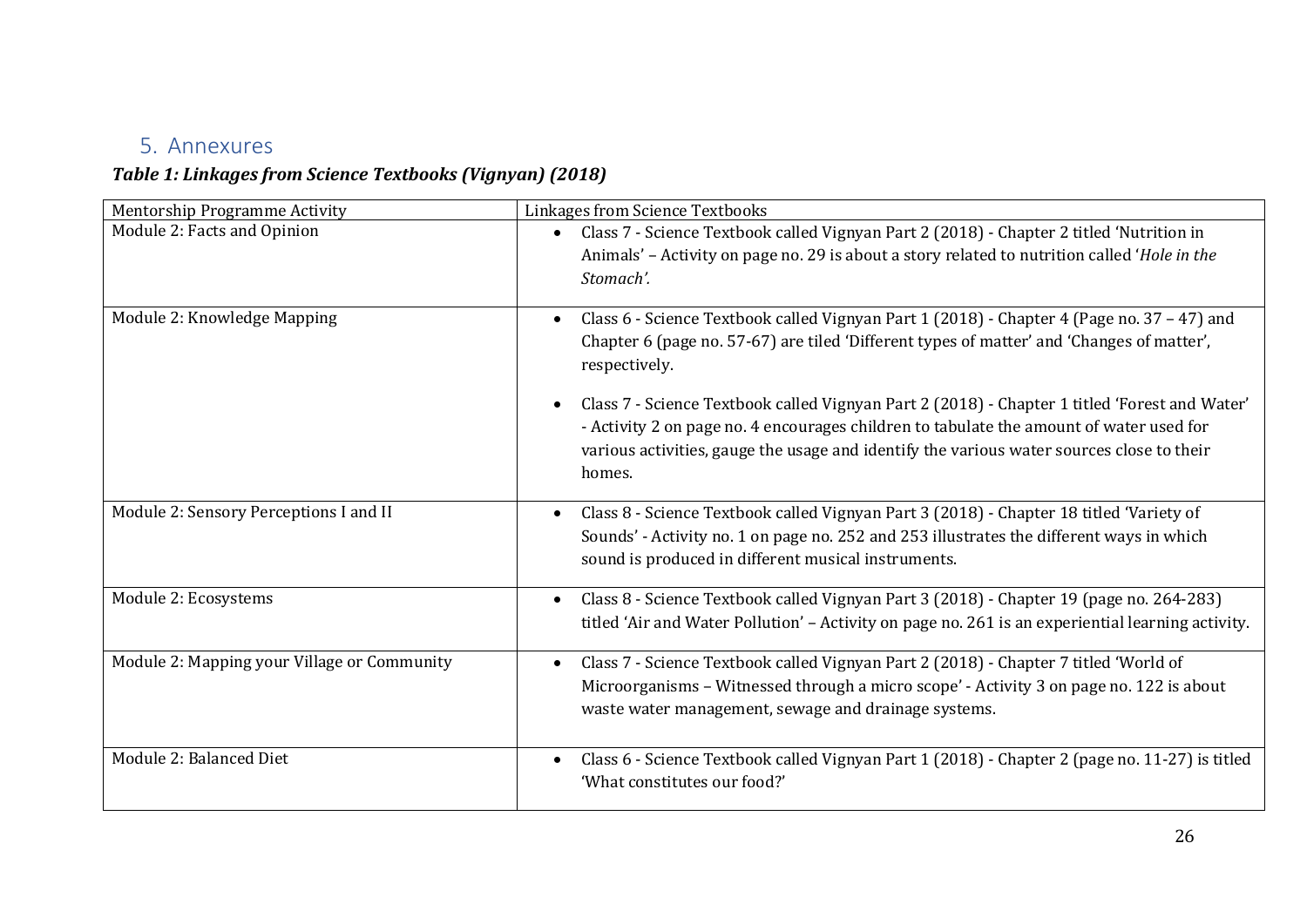# *Table 2: Linkages from Mathematics Textbooks (2018)*

| <b>Mentorship Programme Activity</b> | Linkages from Math Textbooks                                                                                                                                                                                                                                                                                                                                                                                                                                                                    |
|--------------------------------------|-------------------------------------------------------------------------------------------------------------------------------------------------------------------------------------------------------------------------------------------------------------------------------------------------------------------------------------------------------------------------------------------------------------------------------------------------------------------------------------------------|
| Module 2: Knowledge Mapping          | Class 6 - Mathematics Textbook Part 1 (2018) - Chapter 5 titled<br>'Basic Geometric Information' - Activity 4 on page no. 103<br>encourages children how to use a paper to understand line<br>segments.                                                                                                                                                                                                                                                                                         |
| Module 2: Memory and Observation     | Class 6 - Mathematics Textbook - Chapter 3 titled 'Mensuration:<br>Perimeter and Area' - Section no. 13.2 - An Exercise on page no.<br>254 encourages students to calculate perimeter of objects of daily<br>use; for example, a table.<br>Class 8 - Mathematics Textbook - Chapter 3 titled 'Understanding<br>of Geometric Shapes' - Section titled 'Polygon' - Exercise I & II on<br>page no. 37 and 38 respectively, engage children in observing and<br>identifying closed and open figures |
| Module 2: Maths in Music             | Mathematics Textbooks of Class 6, 7 and 8 (2018) - application<br>and conceptualization of mathematics                                                                                                                                                                                                                                                                                                                                                                                          |
| <b>Module 2: Sensory Perceptions</b> | Class 8 - Mathematics Textbook – Chapter 3 titled 'Understanding<br>Geometric Figures' - An example exercise no. 3.2.3 on page no. 40<br>helps students understand the interior and exterior of a Polygon.                                                                                                                                                                                                                                                                                      |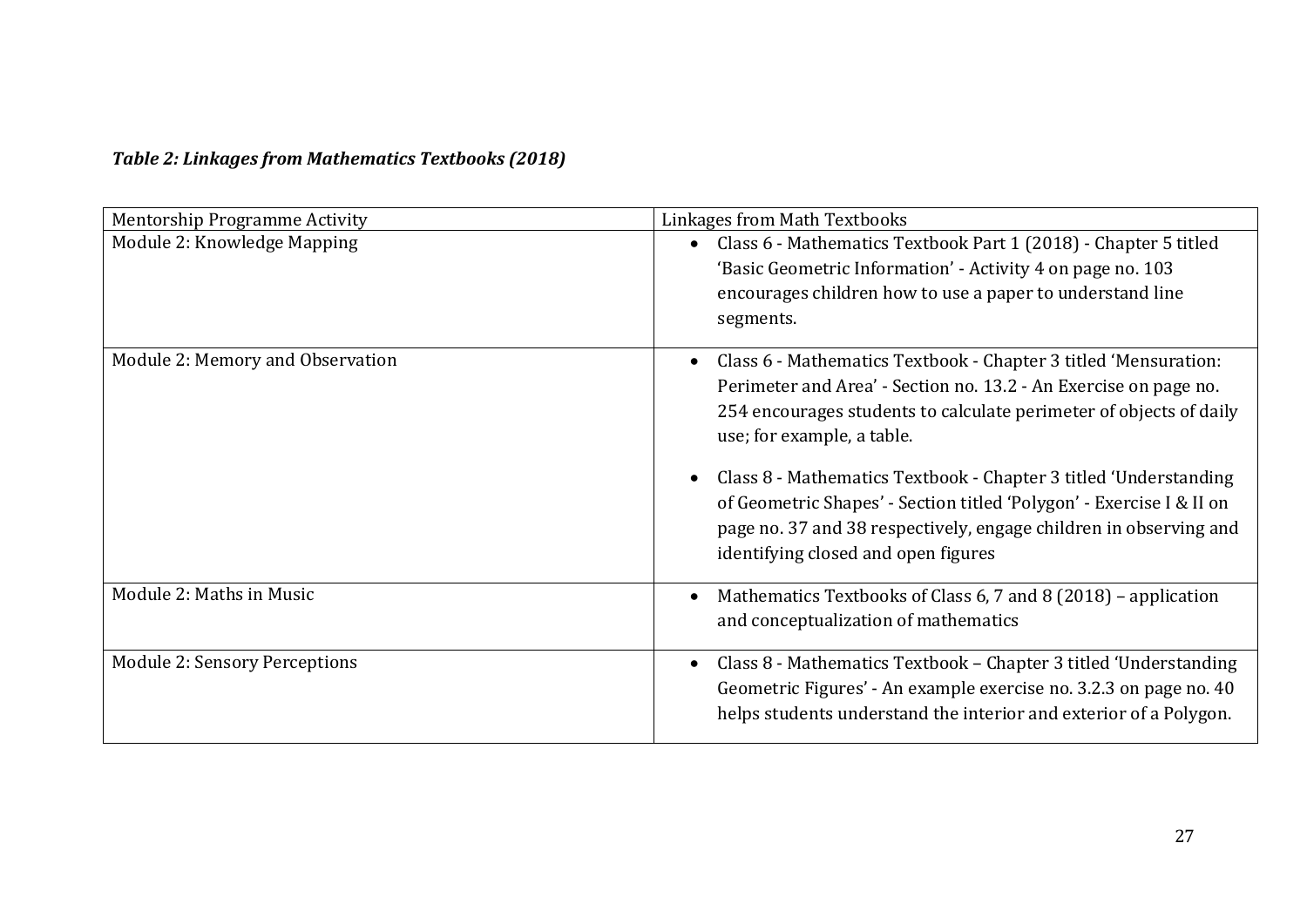# *Table 3: Linkages from Political Science Textbooks (2018)*

| Mentorship Programme Activity | Linkages from Political Science Textbooks                                                                                                                                                                                                                                                                                       |
|-------------------------------|---------------------------------------------------------------------------------------------------------------------------------------------------------------------------------------------------------------------------------------------------------------------------------------------------------------------------------|
| Module 2: Facts and Opinion   | Class 7 - Textbook titled 'Social, Economic and Political Life' Part 2<br>$\bullet$<br>(2018) - Chapter 7 titled 'Understanding Advertisement' - Activity<br>on page no.63 is a story used to explain the concept of a 'brand'.                                                                                                 |
| Module 2: Knowledge Mapping   | Class 6 - Textbook titled 'Social, Economic and Political Life' Part 1<br>$\bullet$<br>(2018) - Chapter 3 titled 'Forms of Lives in Cities' - Activity on<br>page no. 29 called 'Yellow Box' engages children to explore the<br>people who work on the footpath and the various ways in which<br>they are self-employed.        |
|                               | Class 8 - Textbook titled 'Social, Economic and Political Life' Part 3<br>(2018) - Chapter 8 titled 'Food Security' - Activity 5 on page no. 82<br>encourages students to visit an Anganwadi Centre, answer a few<br>questions posed on malnutrition and prepare a report based on<br>that.                                     |
|                               | Class 8 - Textbook titled 'Social, Economic and Political Life' Part 3<br>$\bullet$<br>(2018) - Chapter 8 titled 'Food Security' - Activity in a pink box on<br>page no. 86 encourages children to understand the various facets<br>of Public Distribution System by observing the ration distribution<br>centre in their area. |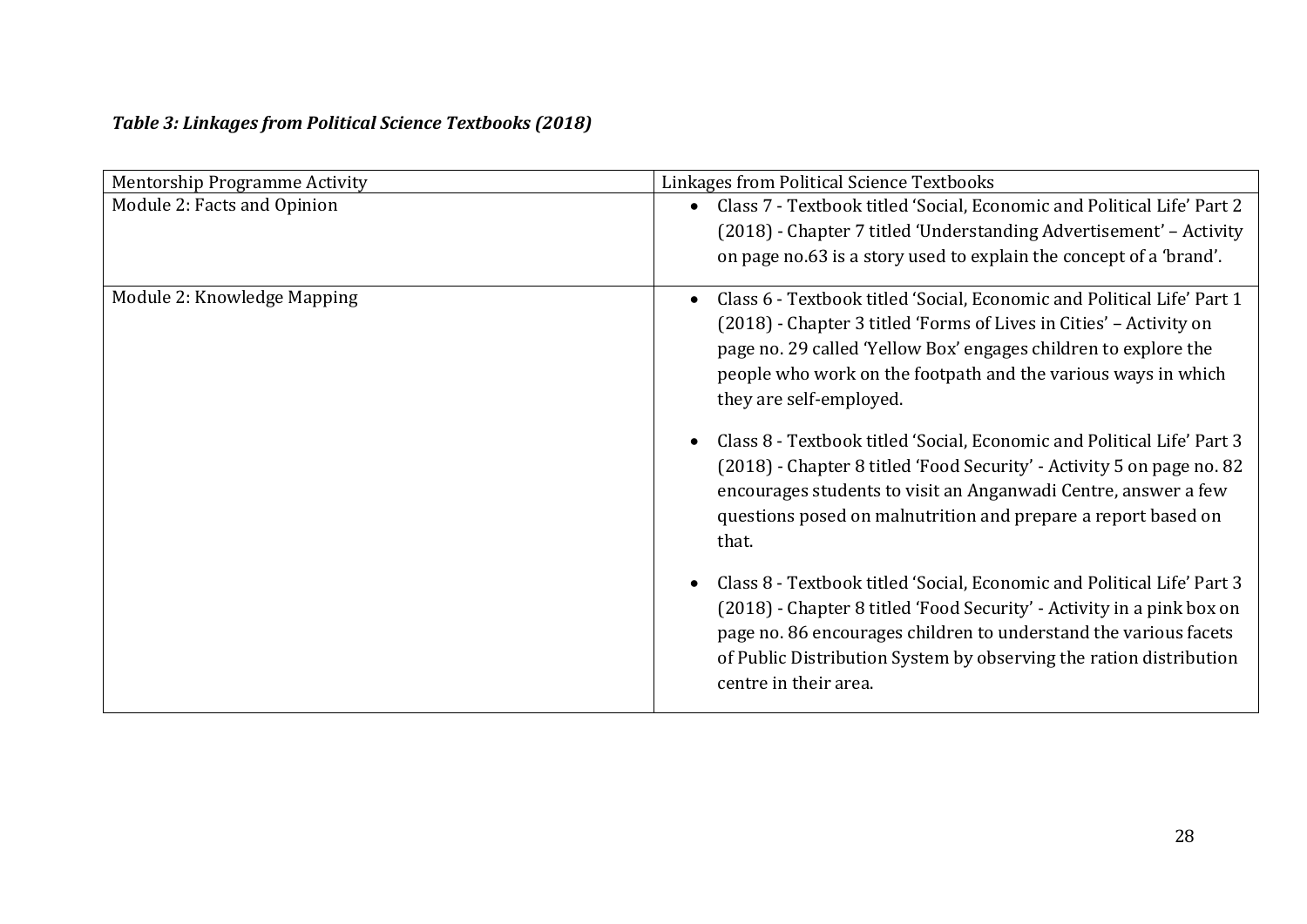| Module 2: Memory and Observation                               | Class 7 - Textbook titled 'Social, Economic and Political Life' Part 2 (2018) - Chapter<br>2 titled 'Forms of lives in villages' - A survey activity on page no. 25 engages<br>children with the issues of child labour and attendance at school.<br>Class 8 - Textbook titled 'Social, Economic and Political Life' Part 3 (2018) - Chapter<br>1 titled 'Constitution of India' - Activity on page no. 10 guides students towards<br>connecting ideas and linking that to observation and memory skills. The activity<br>directs students to observe 3 pictures and write their opinion on how they are<br>related to freedom in a country with a constitution.                                                                                                                        |
|----------------------------------------------------------------|-----------------------------------------------------------------------------------------------------------------------------------------------------------------------------------------------------------------------------------------------------------------------------------------------------------------------------------------------------------------------------------------------------------------------------------------------------------------------------------------------------------------------------------------------------------------------------------------------------------------------------------------------------------------------------------------------------------------------------------------------------------------------------------------|
| Module 2: Knowledge and Caste / Stereotypes about<br>knowledge | Class 6 - Textbook titled 'Social, Economic and Political Life' Part 1 (2018) - Chapter<br>1 titled 'Understanding Diversity' - Yellow Box Activity on page no. 10 engages<br>students in understanding the concept of discrimination.<br>Class 6 - Textbook titled 'Social, Economic and Political Life' Part 1 (2018) - Chapter<br>3 titled 'Forms of Lives in Cities' - Yellow box Activity on page no. 37 encourages<br>children to enquire into the lives of domestic workers.<br>Class 7 - Textbook titled 'Social, Economic and Political Life' Part 2 (2018) - Chapter<br>1 titled 'Equality in Democracy' - On page no. 3, a story on gender discrimination is<br>narrated and students are asked to answer a few questions pertaining to the story<br>and the issue at stake. |
| Module 2: Mapping your Village or Community                    | Class 6 - Textbook titled 'Social, Economic and Political Life' Part 1 (2018) - Chapter<br>2 titled 'Forms of Village Life' (page no. 13-25) - The whole chapter discusses the<br>various kinds of livelihoods in rural India through multiple case studies.                                                                                                                                                                                                                                                                                                                                                                                                                                                                                                                            |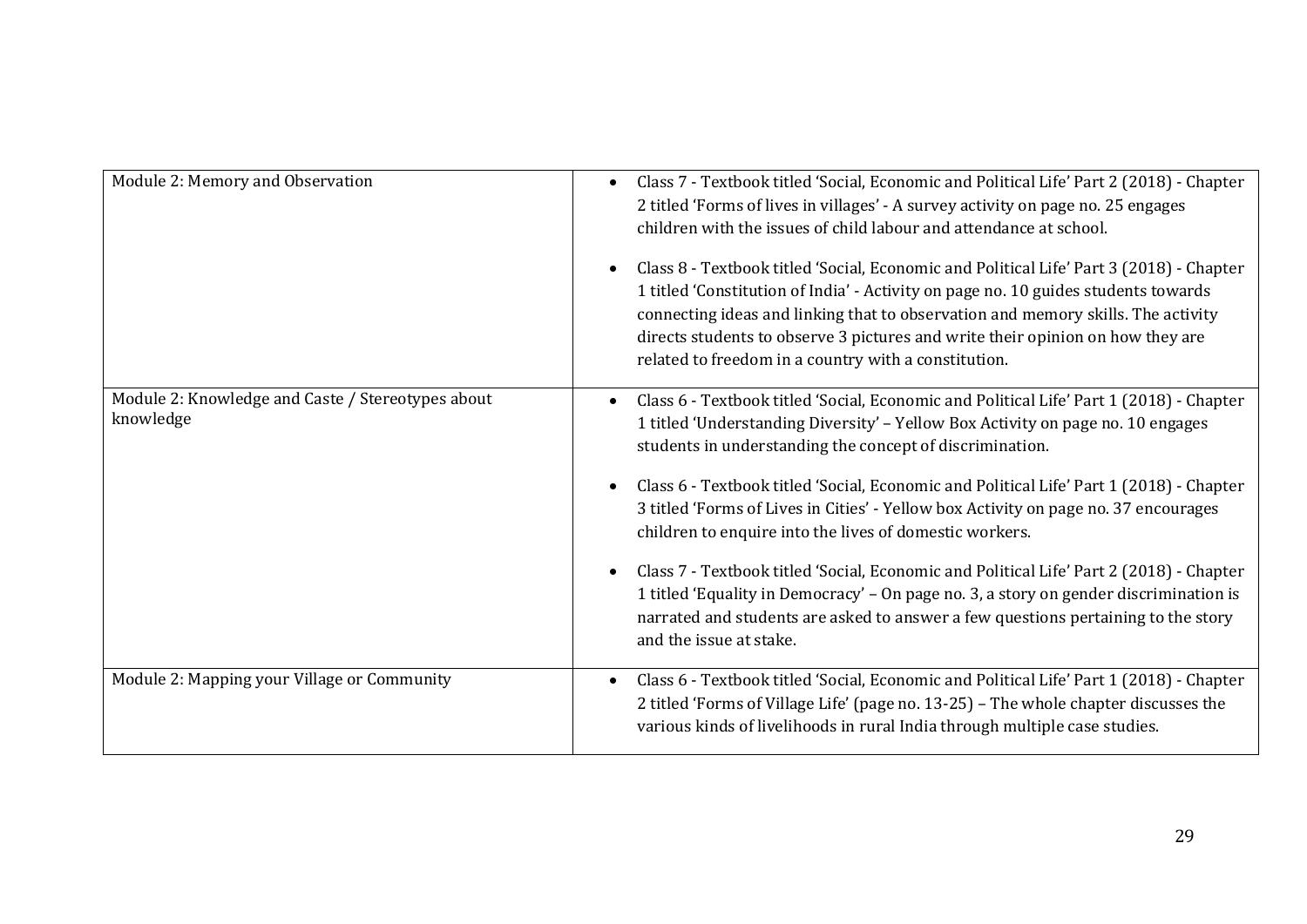# *Table 4: Linkages from History Textbooks*

| Mentorship Programme Activity                                  | Linkages from History Textbooks                                                                                                                                                                                                                                            |
|----------------------------------------------------------------|----------------------------------------------------------------------------------------------------------------------------------------------------------------------------------------------------------------------------------------------------------------------------|
| Module 2: Facts and Opinion                                    | Class 7 - Textbook titled 'The Present of the Past' Part 2 (2018) - Chapter 9 - Activity on<br>$\bullet$<br>page no. 158 helps in understanding how empires were built.                                                                                                    |
| Module 2: Knowledge mapping                                    | Class 7 - Textbook titled 'The Present of the Past' Part 2 (2018) - Activity on television on<br>page no. 22.                                                                                                                                                              |
|                                                                | Class 8 - Textbook titled 'The Present of the Past' Part 3 (2018) - Chapter 3 titled 'Village<br>life and Society' - Activity on page no. 55 engages students in mapping the timeline of<br>various historical events in India under the British rule.                     |
|                                                                | Class 7 - Textbook titled 'The Present of the Past' Part 2 (2018) - Chapter 6 - Activity on<br>page no. 97 helps investigate the social composition of the city.                                                                                                           |
|                                                                | Class 8 - Textbook titled 'The Present of the Past' Part 3 (2018) - Chapter 11 titled<br>'Changes in the Field of Art' - Activity on page no. 184 encourages students to observe<br>various building styles and make their own sketches based on those styles.             |
| Module 2: Knowledge and Caste / Stereotypes<br>about knowledge | Class 7 - Textbook titled 'The Present of the Past' Part 2 (2018) - Chapter 7 titled 'Social<br>and Cultural Development' - Activity on page 112 helps understand the socio-cultural<br>diversity in India.                                                                |
|                                                                | Class 8 - Textbook titled 'The Present of the Past' Part 3 (2018) - In Chapter 8 titled<br>'Challenges of Caste System' (page no. 115-127), there are multiple stories, statements<br>and information given in boxes that help students reflect upon caste discrimination. |
| Module 2: Mapping your Village or Community                    | Class 6 - Textbook titled 'The Present of the Past' Part 1 (2018) - Chapter 5 titled 'Early<br>$\bullet$<br>Cities: First Citizens' - Activity on page no. 49 engages students in comparative mapping.                                                                     |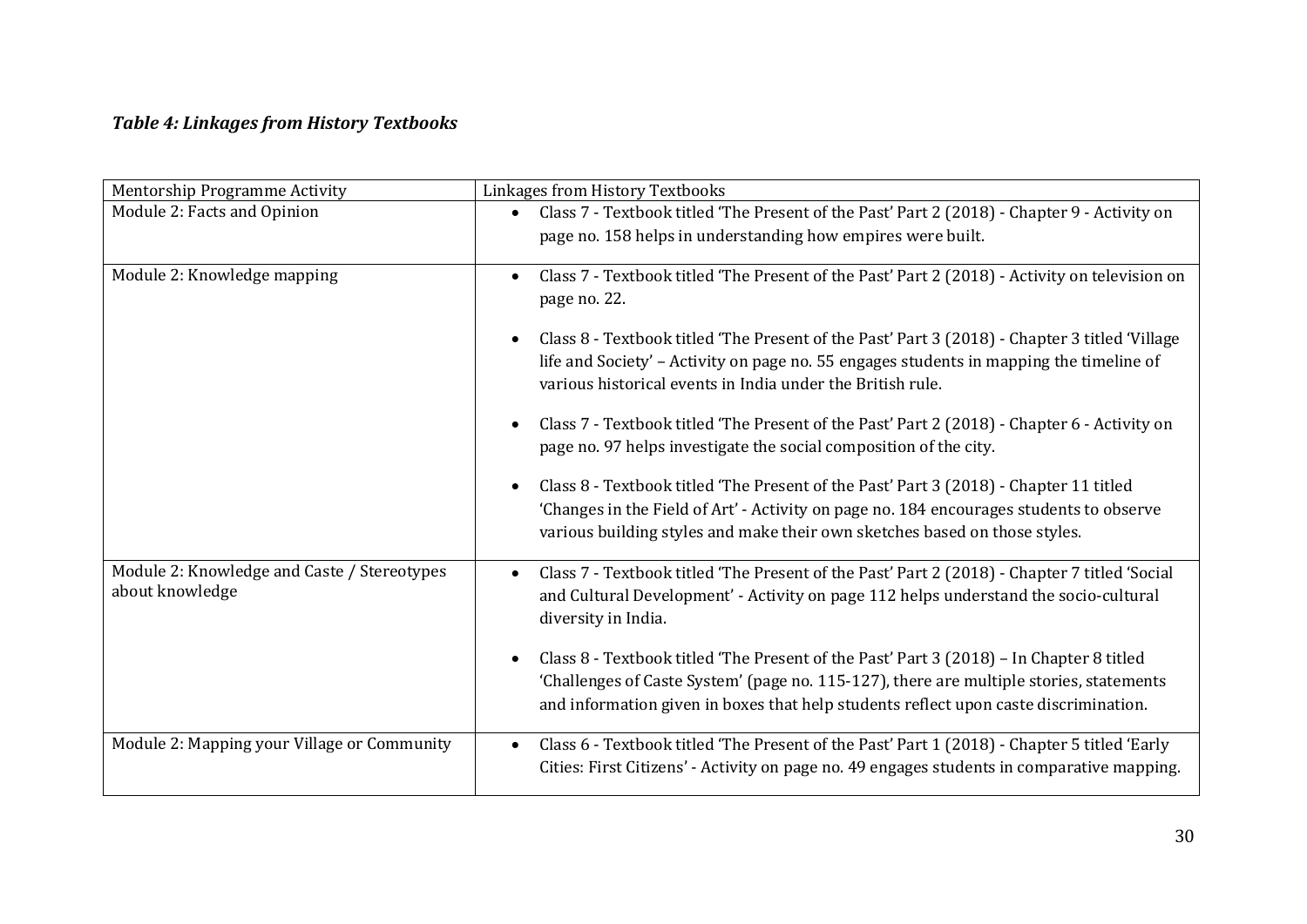# *Table 5: Linkages from Geography Textbooks*

| <b>Mentorship Programme Activity</b>           | Linkages from Geography Textbooks                                                                                                                                                                                                                                                                                                                                                                                                                                                                                   |
|------------------------------------------------|---------------------------------------------------------------------------------------------------------------------------------------------------------------------------------------------------------------------------------------------------------------------------------------------------------------------------------------------------------------------------------------------------------------------------------------------------------------------------------------------------------------------|
| Module 2: Knowledge Mapping                    | Class 6 - Textbook titled 'Our World' Part 1 (2018) - Chapter 4 titled 'Earth and its major<br>landforms' (page no. 31-41) - There are multiple inquisitive activities that help students in<br>understanding the various landforms.<br>Class 7 - Textbook titled 'Our World' Part 2 (2018) - Chapter 12 titled 'Weather and Climate' -<br>Activity on page no. 88 engages with the concept of learning about weather through<br>television media. It encourages students to look at media as a source of learning. |
| Module 2: Memory and Observation               | Class 6 - Textbook titled 'Our World' Part 1 (2018) - Chapter 6 titled 'Earth and Globe' -<br>Activity on page no. 59 engages students on questions about India, the tropics and their<br>placement on the globe. This activity helps connecting knowledge to its Praxis.                                                                                                                                                                                                                                           |
| Module 2: Ecosystems                           | Class 7 - Textbook titled 'Our World' Part 2 (2018) - Chapter 3 titled 'Seismic Forces in the<br>$\bullet$<br>Earth and their Formations' - Activity on page no. 19 directs students to map out the various<br>places on Earth that have a threat for existence because they would get submerged by the<br>ocean.                                                                                                                                                                                                   |
| Module 2: Mapping your Village or<br>Community | Class 6 - Textbook titled 'Our World' Part 1 (2018) - Chapter 8 titled 'Our State Bihar' (page<br>no. 68-80) - Multiple activities contextual to the state of Bihar are present.                                                                                                                                                                                                                                                                                                                                    |
| Module 2: Markets                              | Class 8 - Textbook titled 'Our World' Part 3 (2018) - Chapter 3 titled 'Industries' (page no. 69-<br>$\bullet$<br>100) - Activities on how commodities come into existence are present.                                                                                                                                                                                                                                                                                                                             |